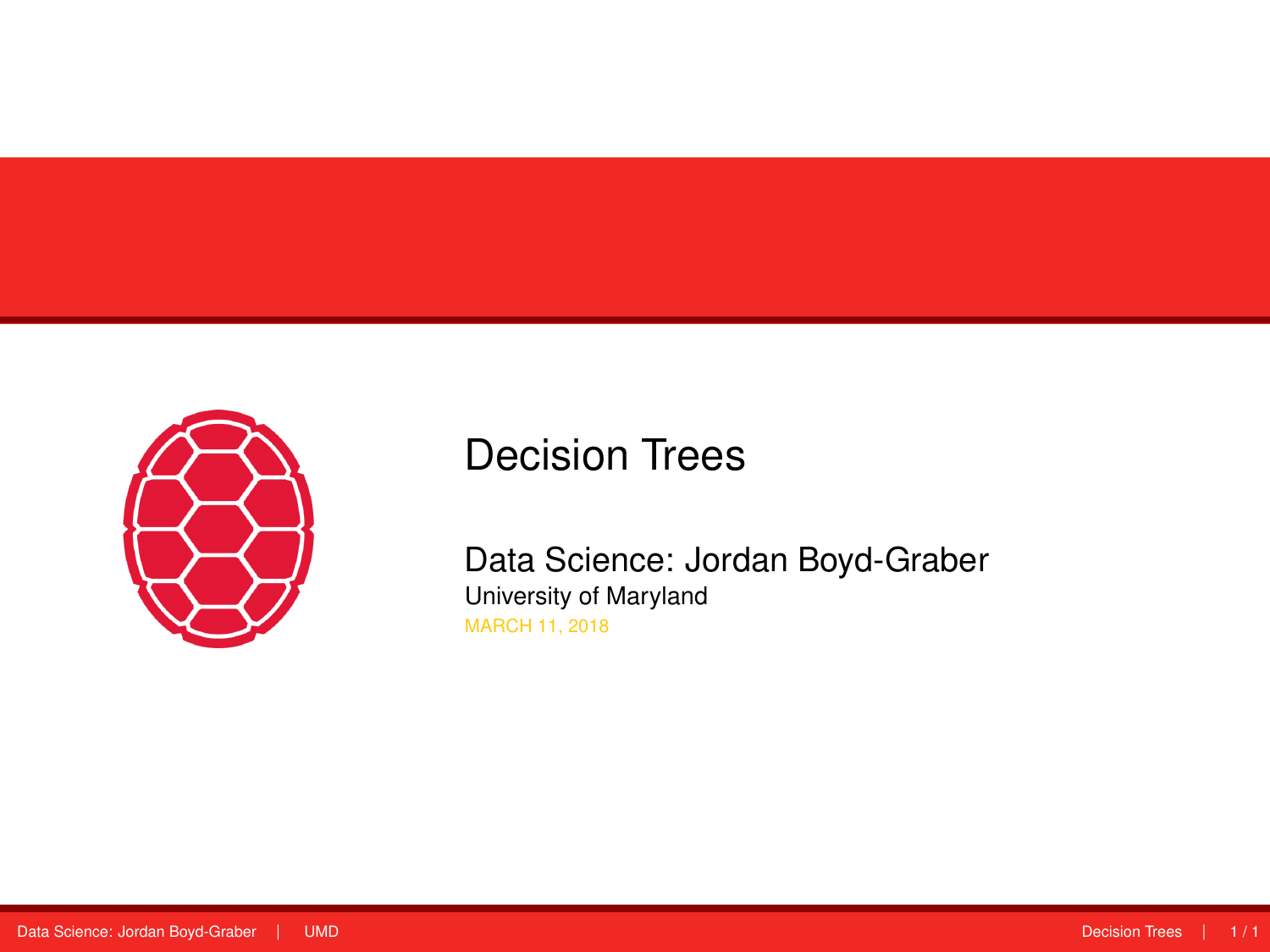### **Roadmap**

- Classification: machines labeling data for us
- **Last time: naïve Bayes**
- This time:
	- Decision Trees
		- Simple, nonlinear, interpretable
	- **Discussion:** Which classifier should I use for my problem?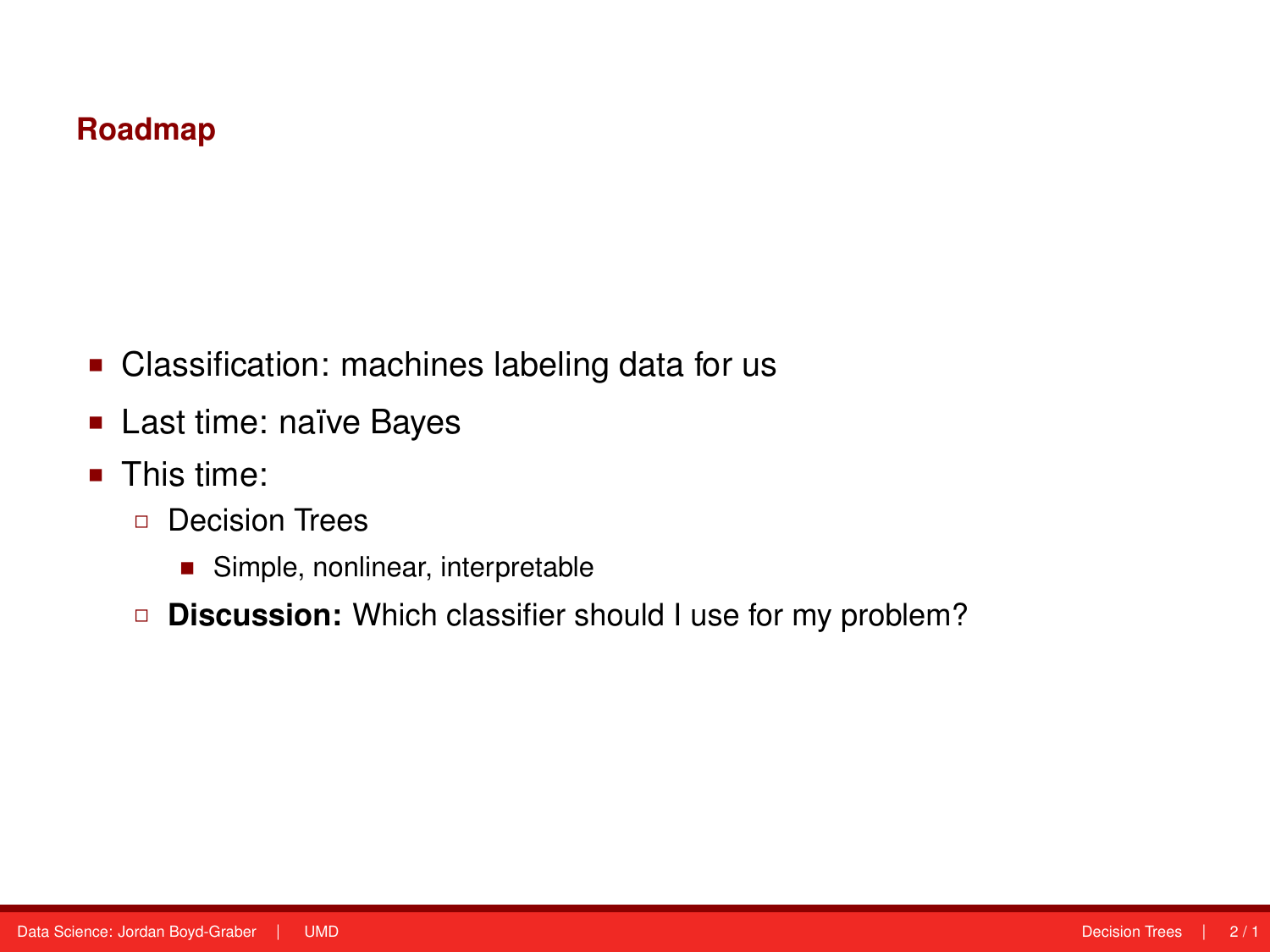<span id="page-2-0"></span>Suppose that we want to construct a set of rules to represent the data

- can represent data as a series of if-then statements
- here, "if" splits inputs into two categories
- "then" assigns value
- when "if" statements are nested, structure is called a tree

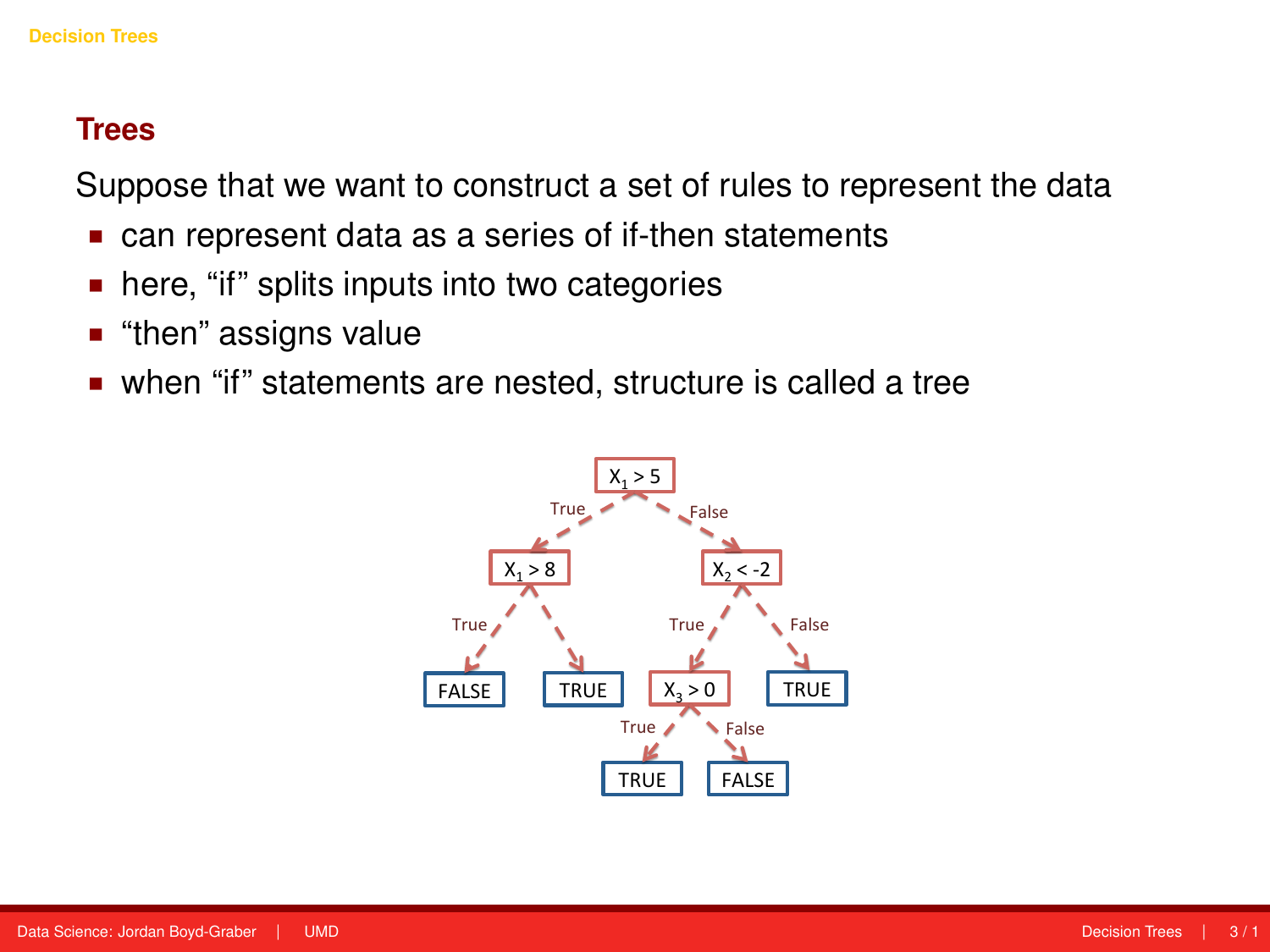Ex: data  $(X_1, X_2, X_3, Y)$  with  $X_1, X_2, X_3$  are real, *Y* Boolean

First, see if  $X_1 > 5$ :

- if TRUE, see if  $X_1 > 8$ 
	- **D** if TRUE, return FALSE if FALSE, return TRUE
- $\blacksquare$  if FALSE, see if  $X_2 < -2$ 
	- $\Box$  if TRUE, see if  $X_3 > 0$ 
		- if TRUE, return TRUE
		- if FALSE, return FALSE
	- if FALSE, return TRUE

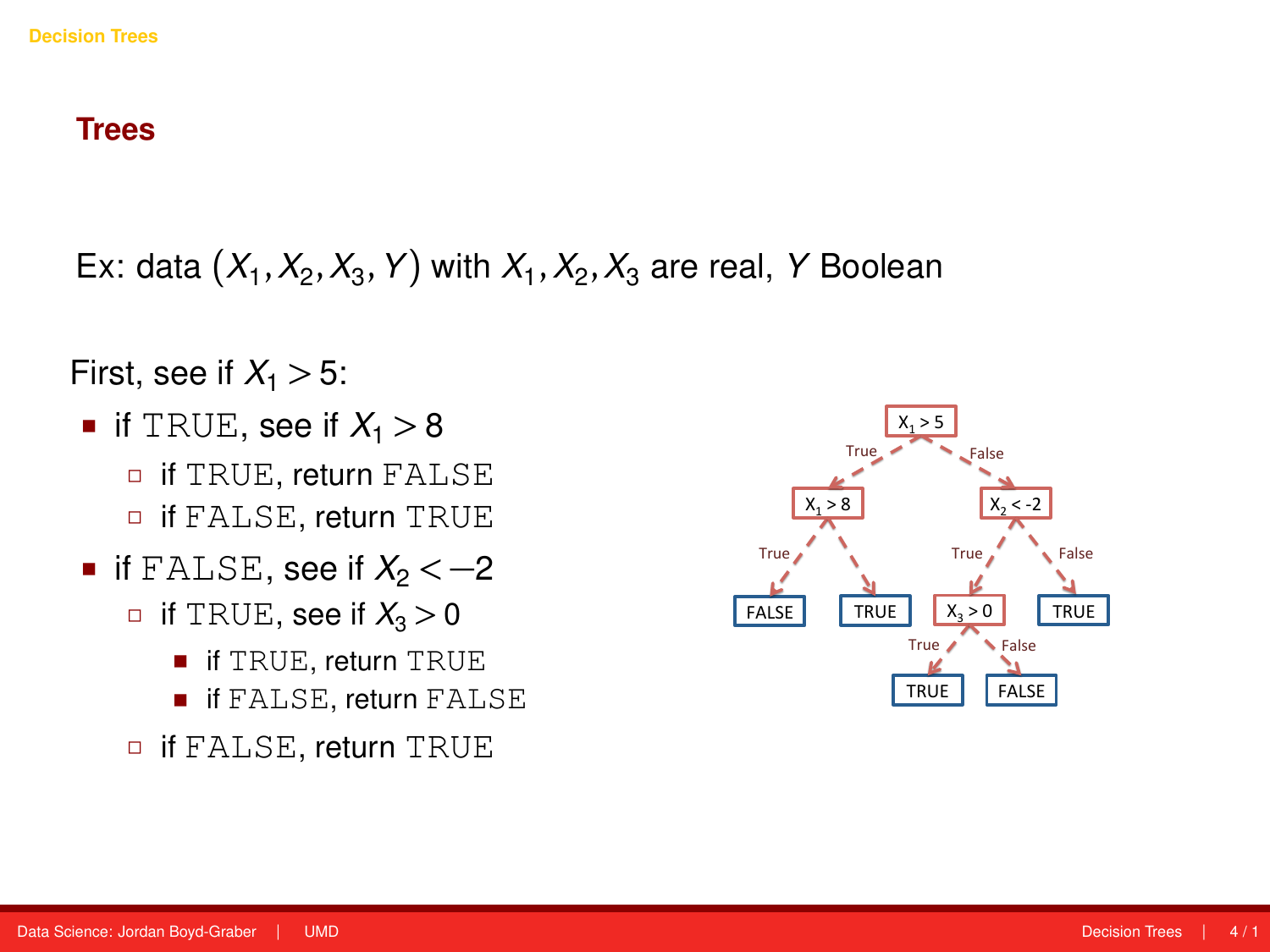

Example 1:  $(X_1, X_2, X_3) = (1, 1, 1)$ 

Example 2: 
$$
(X_1, X_2, X_3) = (10, -3, 0)
$$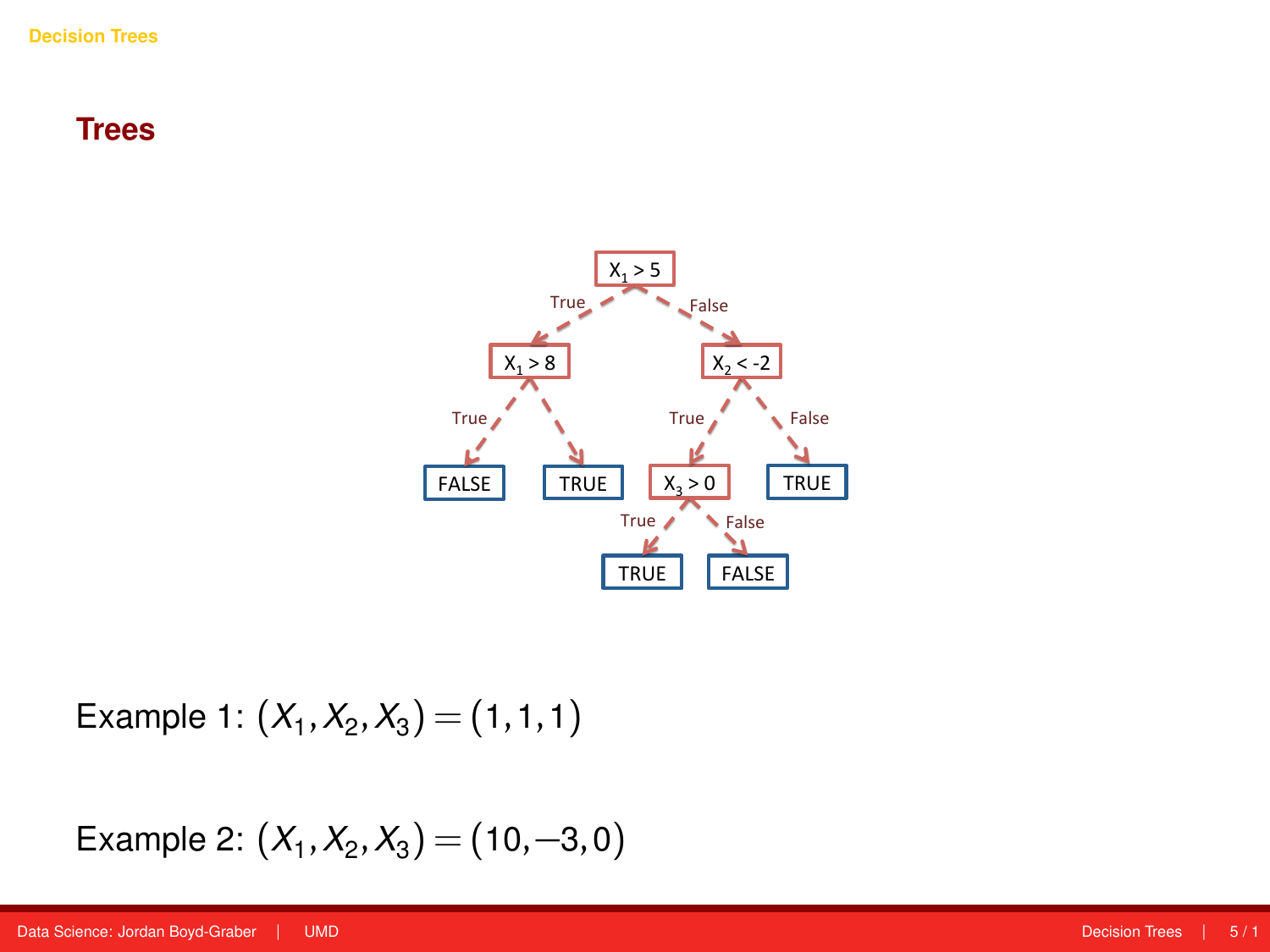

Example 1:  $(X_1, X_2, X_3) = (1, 1, 1) \rightarrow \text{TRUE}$ 

Example 2: 
$$
(X_1, X_2, X_3) = (10, -3, 0)
$$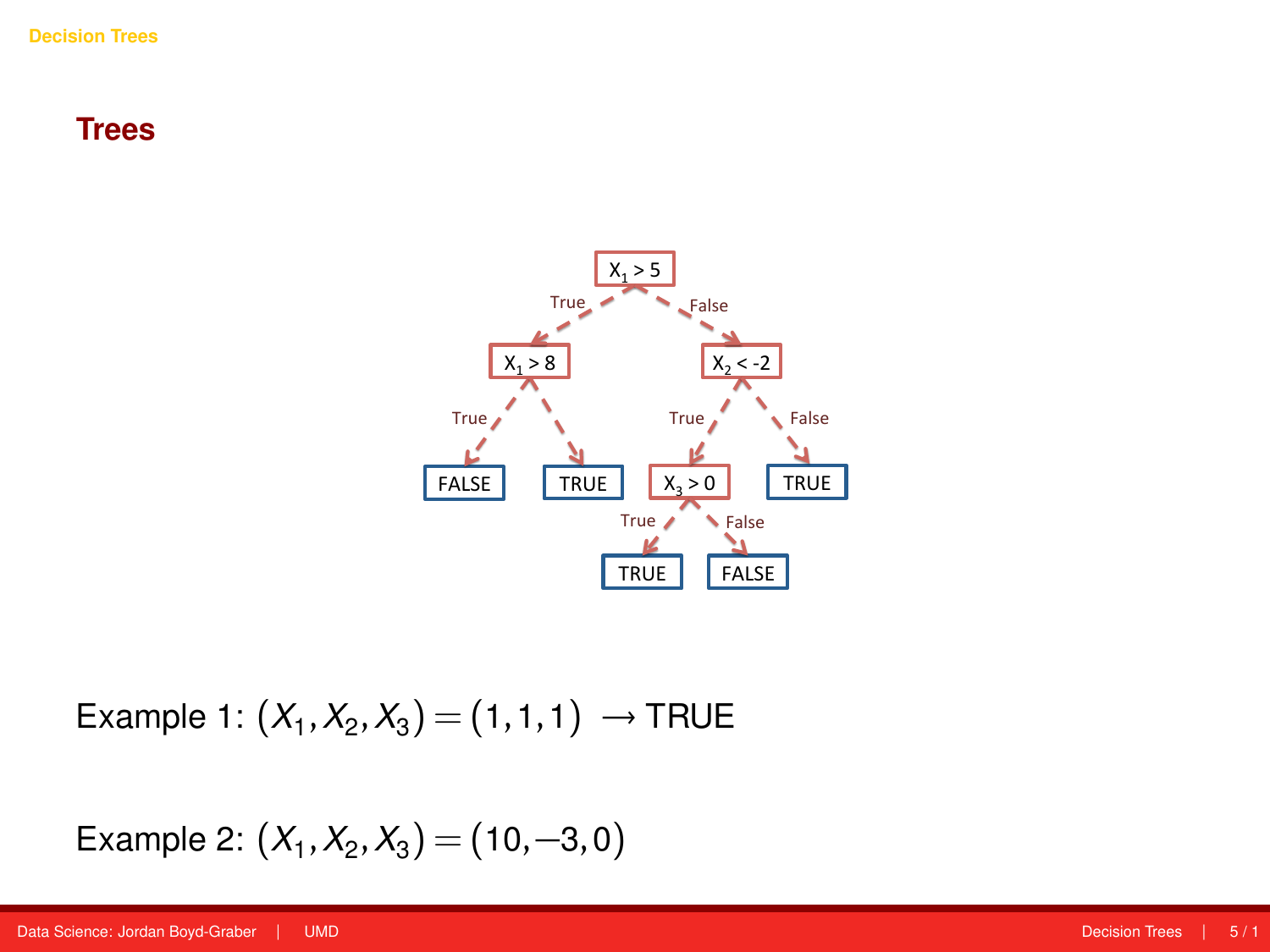

Example 1:  $(X_1, X_2, X_3) = (1, 1, 1) \rightarrow \text{TRUE}$ 

Example 2:  $(X_1, X_2, X_3) = (10, -3, 0) →$  FALSE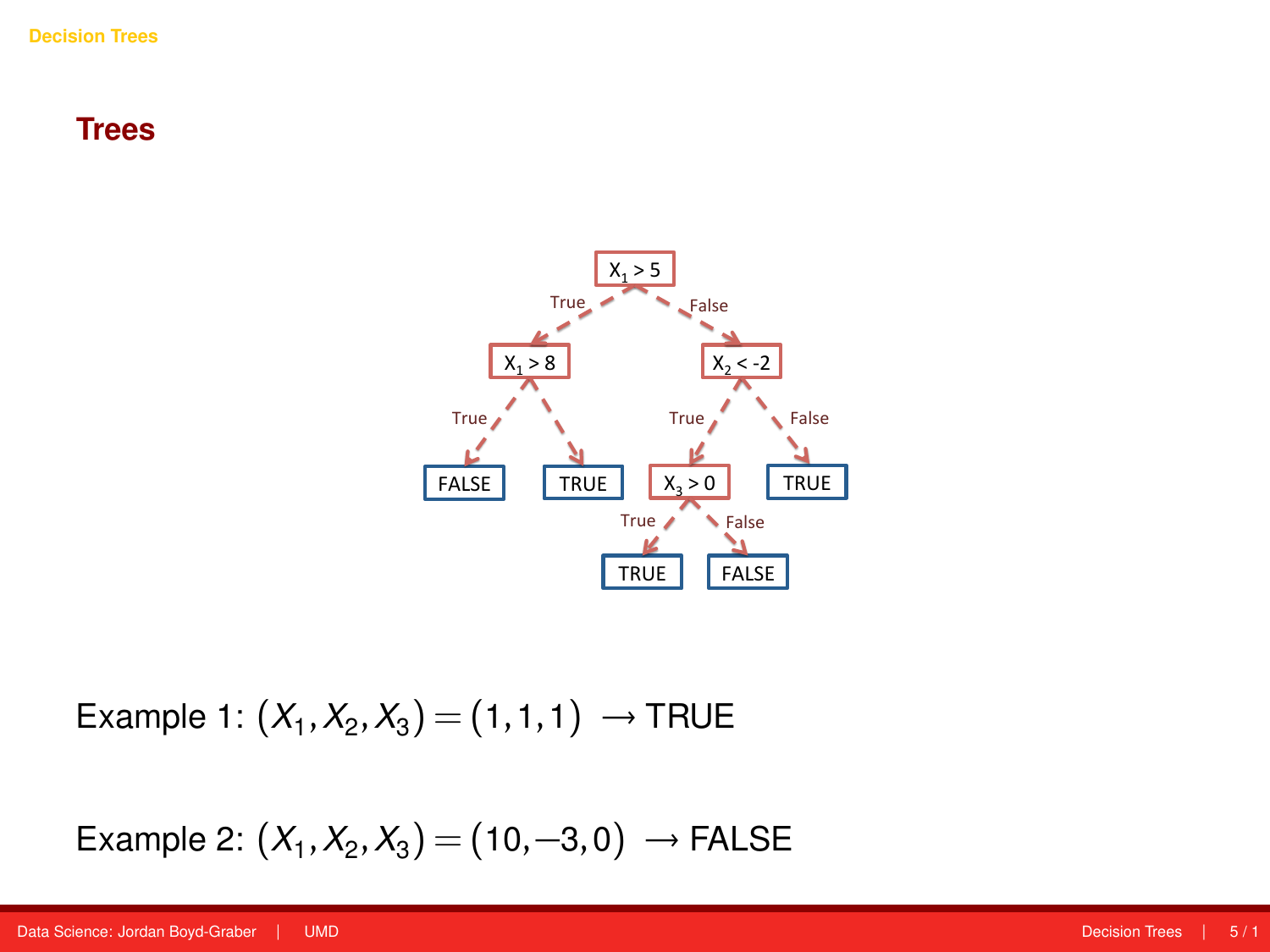Terminology:

- branches: one side of a split
- **EXEC** leaves: terminal nodes that return values

Why trees?

- **trees can be used for regression or classification** 
	- □ regression: returned value is a real number
	- classification: returned value is a class
- unlike linear regression, SVMs, naive Bayes, etc, trees fit *local models*
	- $\Box$  in large spaces, global models may be hard to fit
	- $\Box$  results may be hard to interpret
- fast, interpretable predictions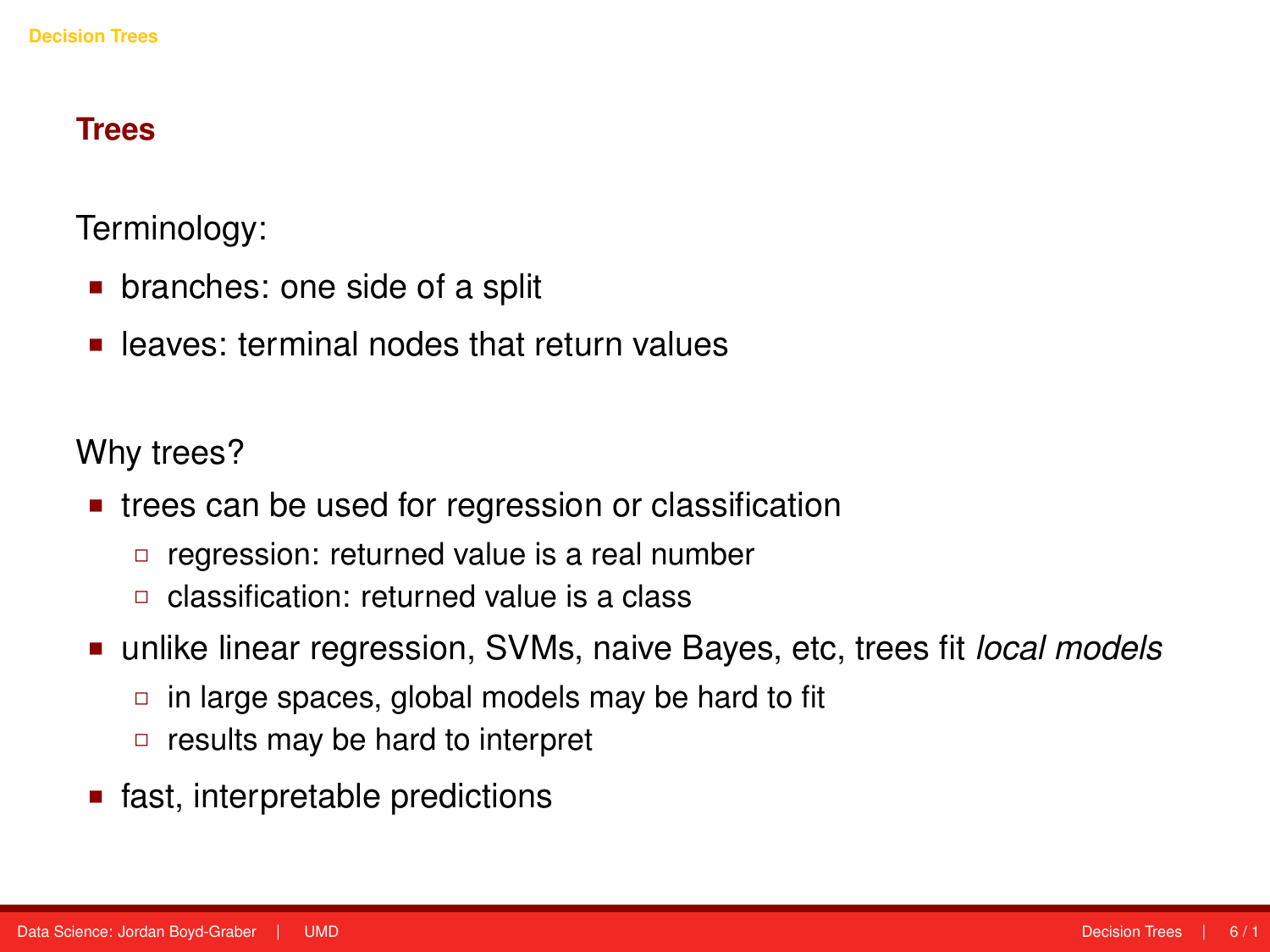# **Example: Predicting Electoral Results**

2008 Democratic primary:

- **Hillary Clinton**
- Barack Obama

Given historical data, how will a count vote?

- can extrapolate to state level data
- might give regions to focus on increasing voter turnout
- would like to know how variables interact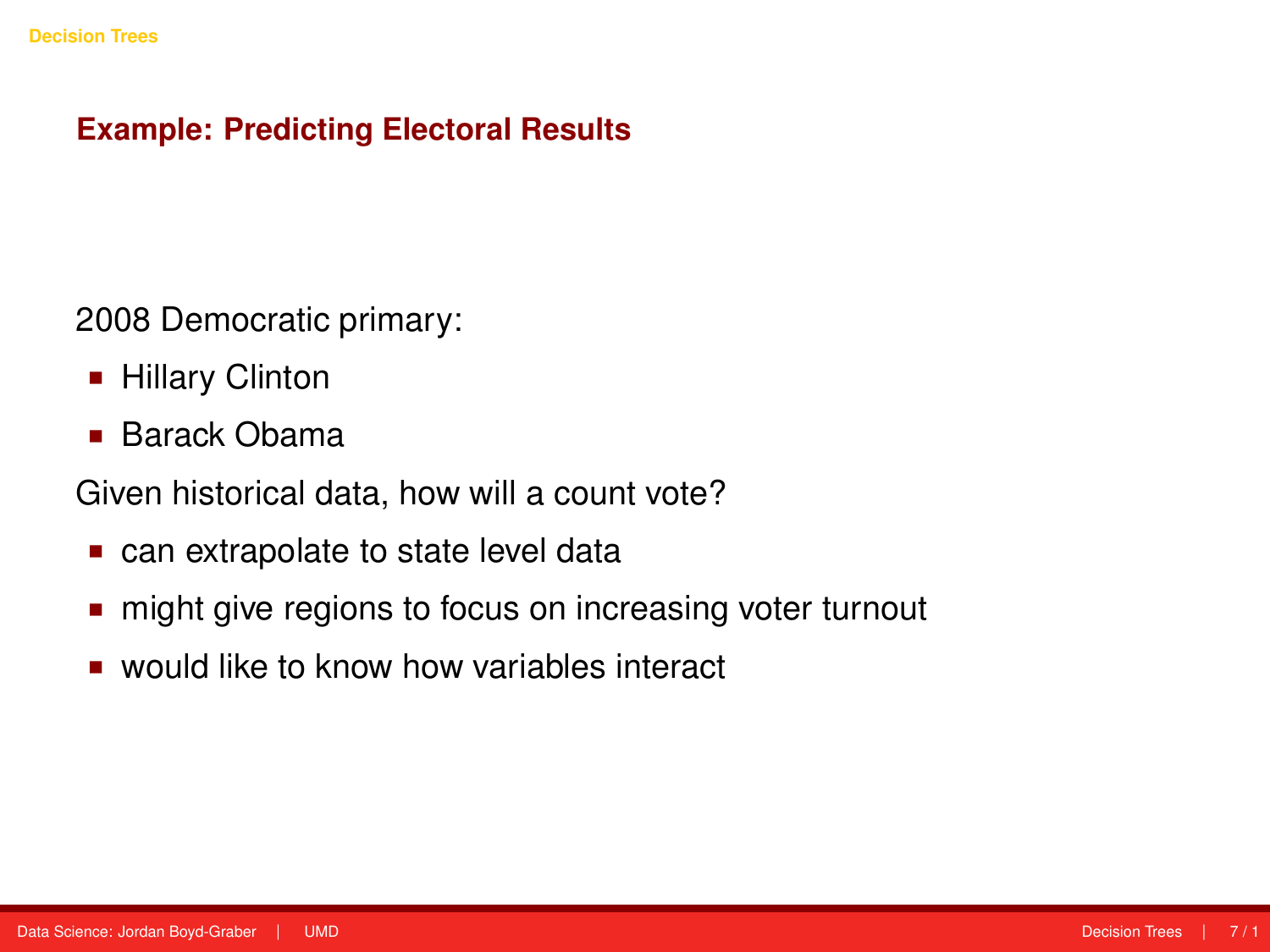# **Example: Predicting Electoral Results**





primary (as of April 16), by Amanada Cox for the New York Times.

3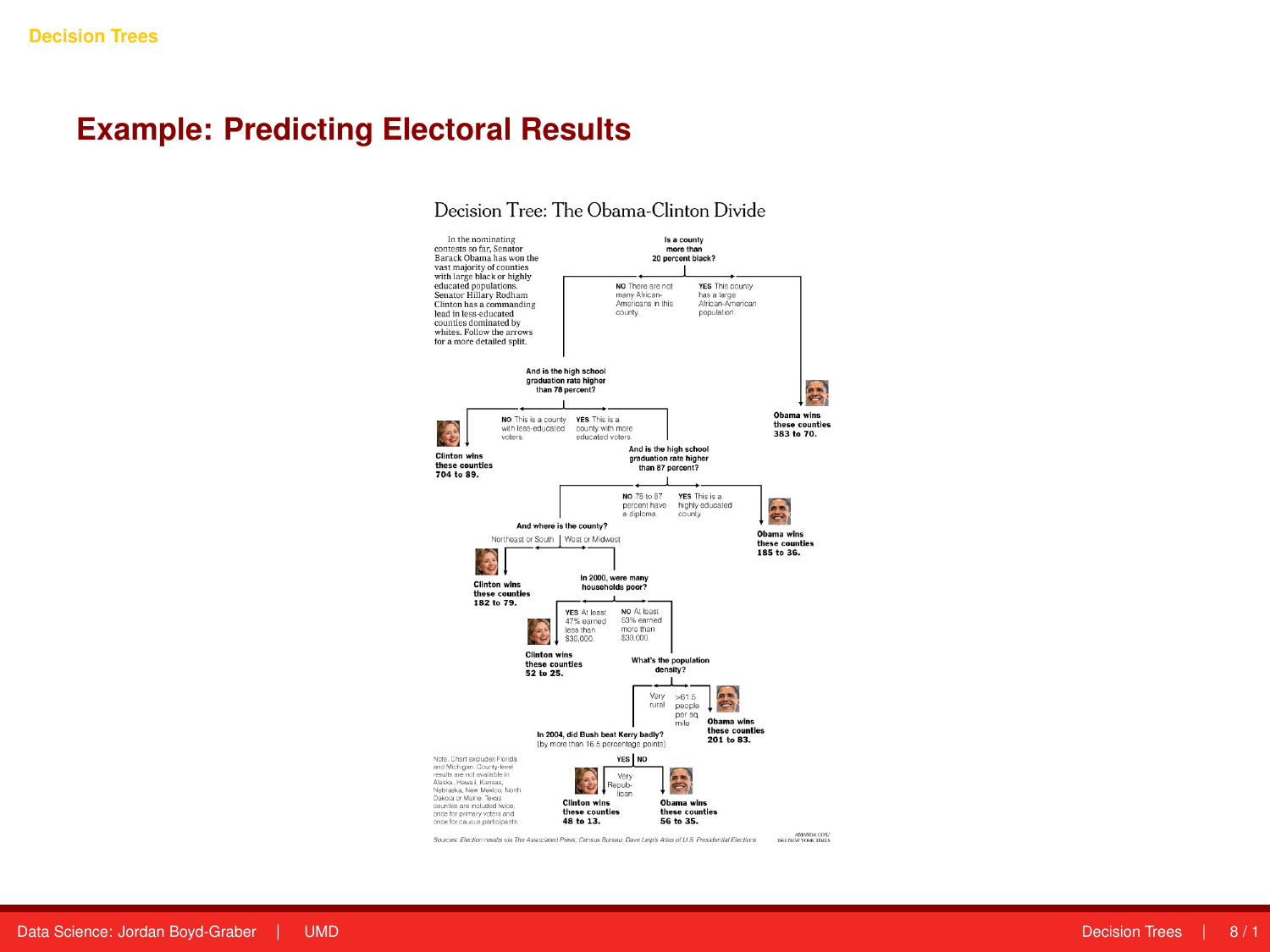### **Example: Predicting Electoral Results**

# Decision Tree: The Obama-Clinton Divide

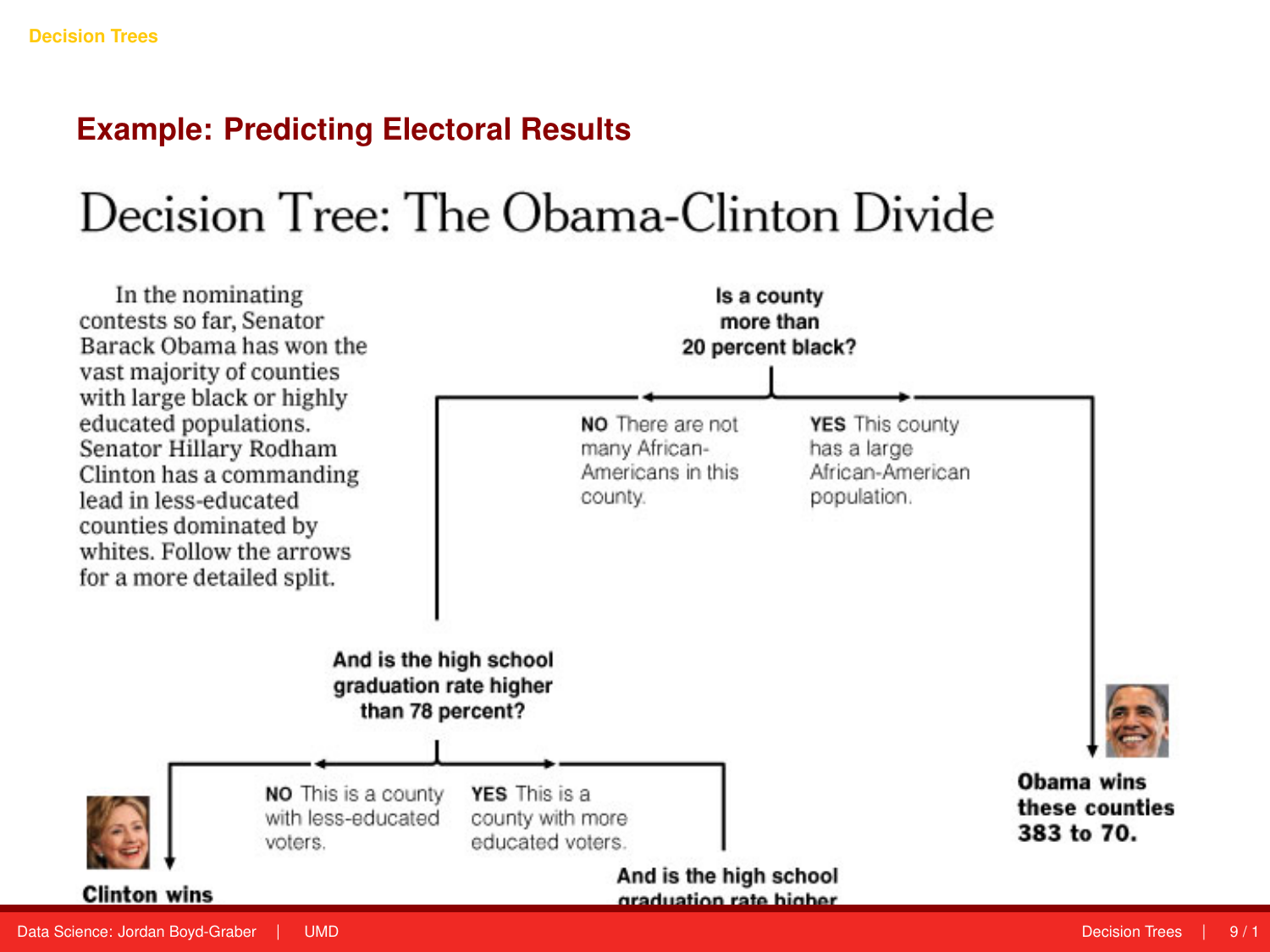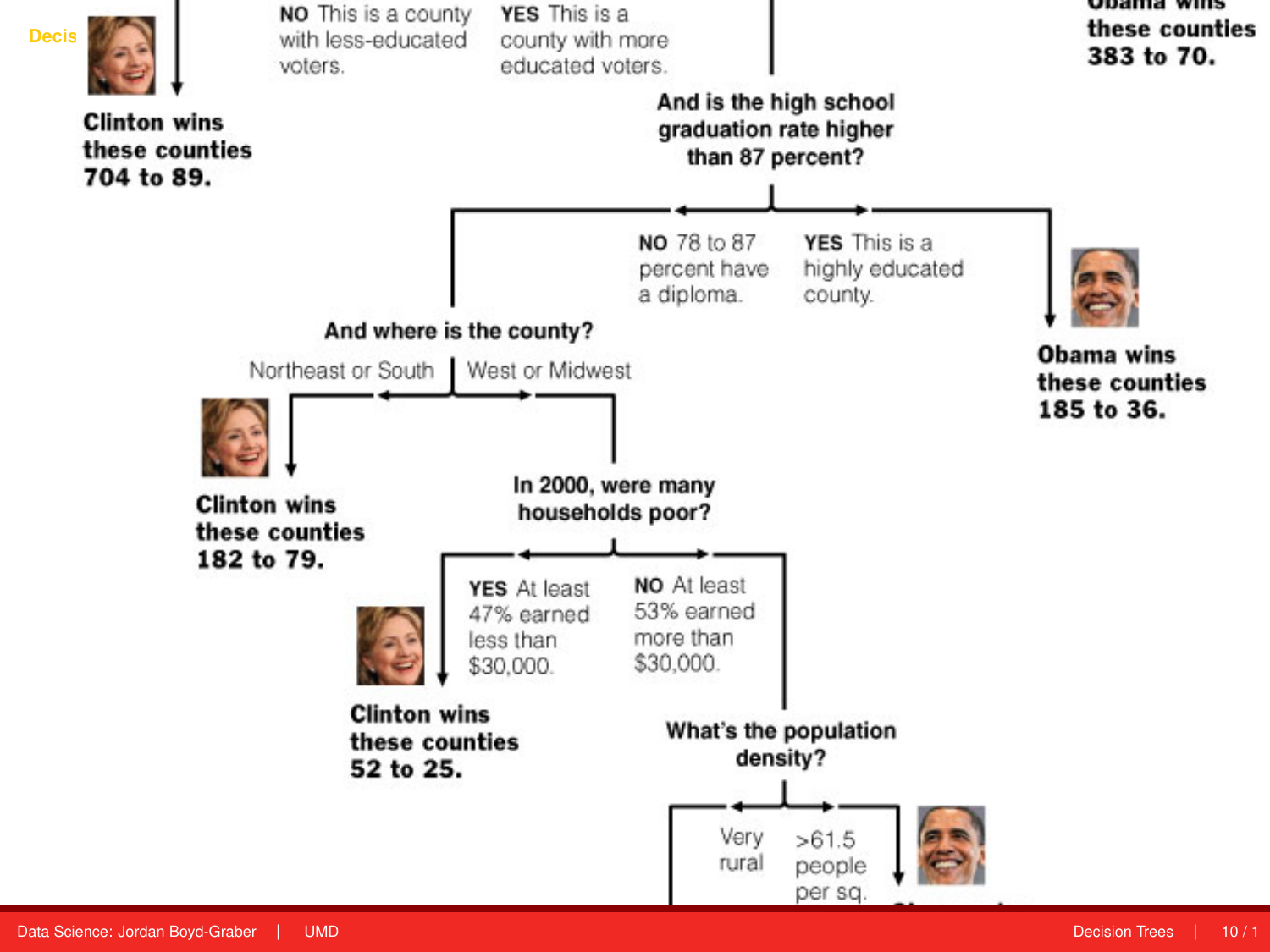

Sources: Election results via The Associated Press; Census Bureau; Dave Leip's Atlas of U.S. Presidential Elections

AMANDA COX/ THE NEW YORK TIMES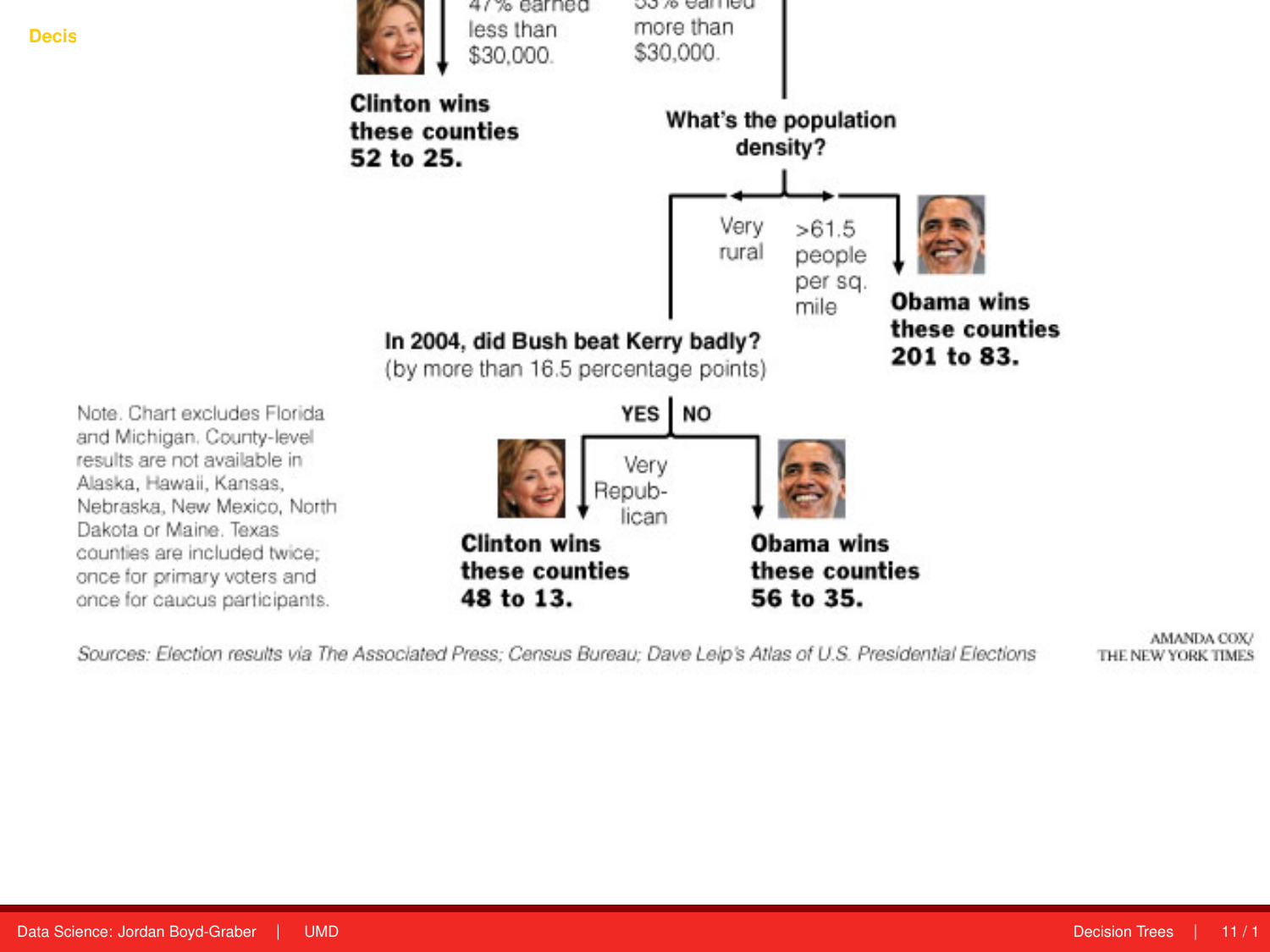### **Decision Trees**

Decision tree representation:

- Each internal node tests an attribute
- Each branch corresponds to attribute value
- Each leaf node assigns a classification

How would we represent as a function of *X*,*Y*:

- *X* AND *Y* (both must be true)
- *X* OR *Y* (either can be true)
- *X* XOR *Y* (one and only one is true)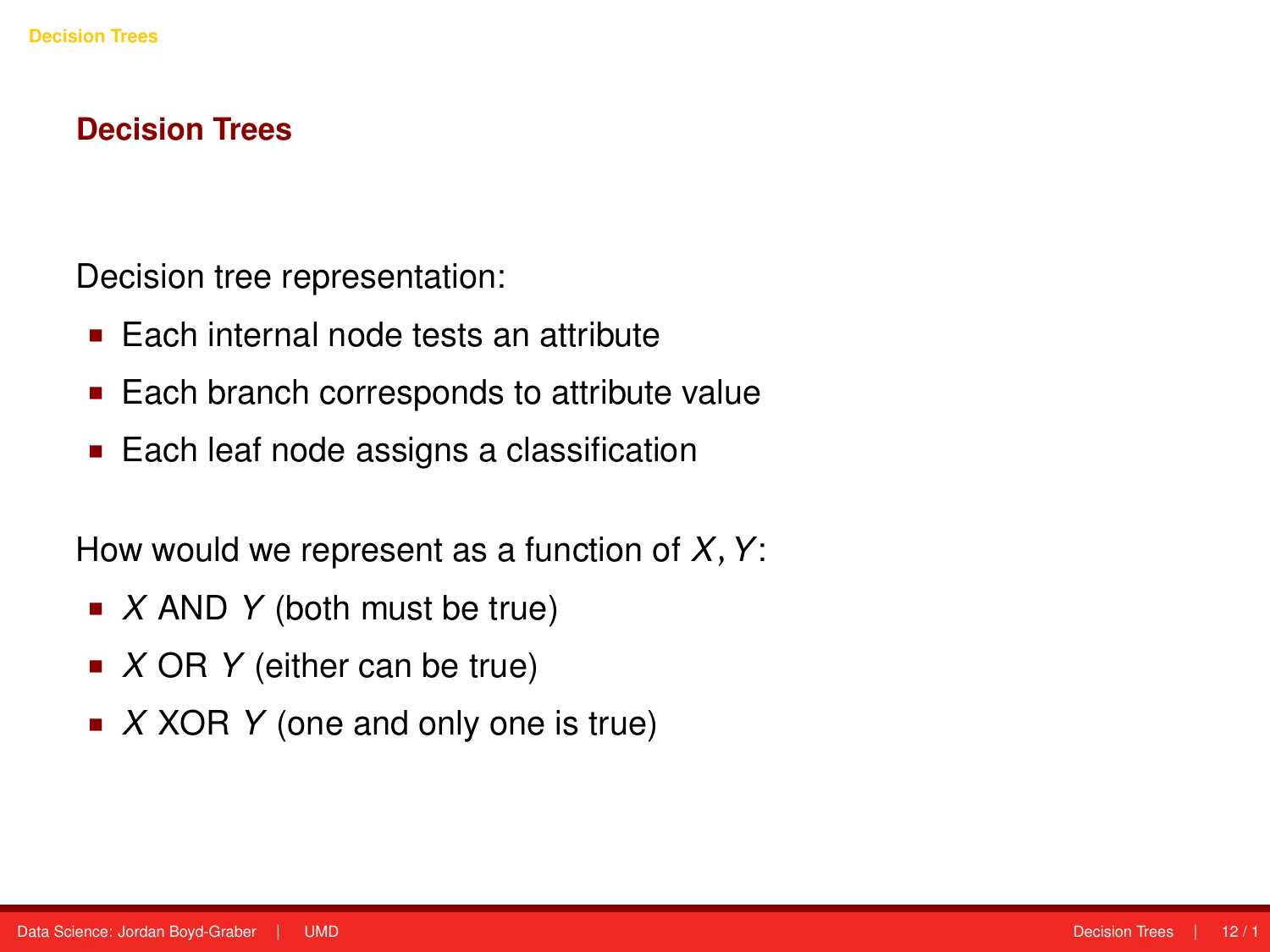### **When to Consider Decision Trees**

- **Instances describable by attribute-value pairs**
- **Target function is discrete valued**
- Disjunctive hypothesis may be required
- Possibly noisy training data

Examples:

- **Equipment or medical diagnosis**
- **Credit risk analysis**
- **Modeling calendar scheduling preferences**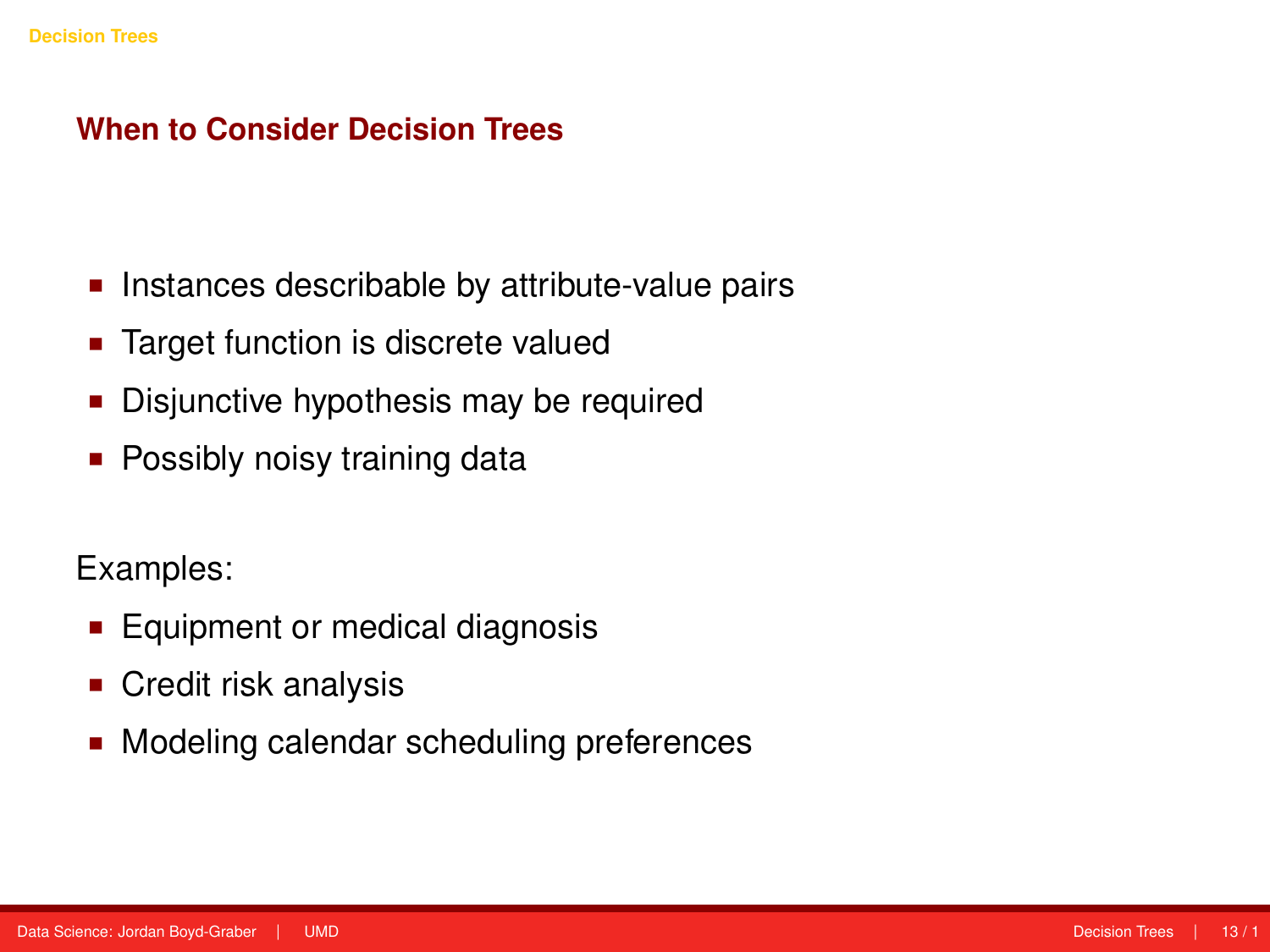# <span id="page-15-0"></span>**Top-Down Induction of Decision Trees**

Main loop:

- 1. *A* ← the "best" decision attribute for next *node*
- 2. Assign *A* as decision attribute for *node*
- 3. For each value of *A*, create new descendant of *node*
- 4. Sort training examples to leaf nodes
- 5. If training examples perfectly classified, Then STOP, Else iterate over new leaf nodes

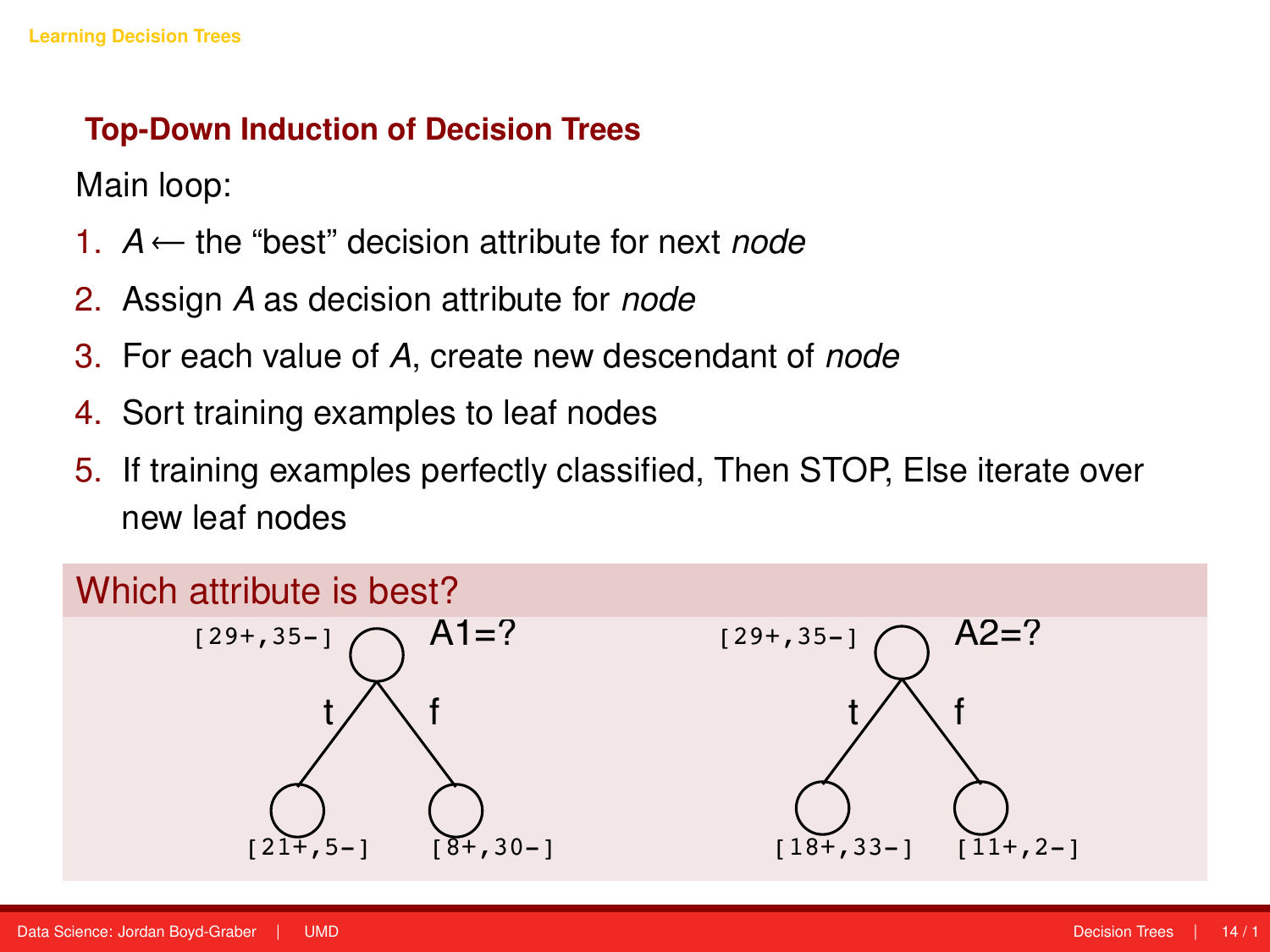



- **S** is a sample of training examples
- *p*⊕ is the proportion of positive examples in *S*
- $p_{\Theta}$  is the proportion of negative examples in *S*
- Entropy measures the impurity of *S*

$$
\mathsf{Entropy}(S) \equiv -p_{\oplus} \log_2 p_{\oplus} - p_{\ominus} \log_2 p_{\ominus}
$$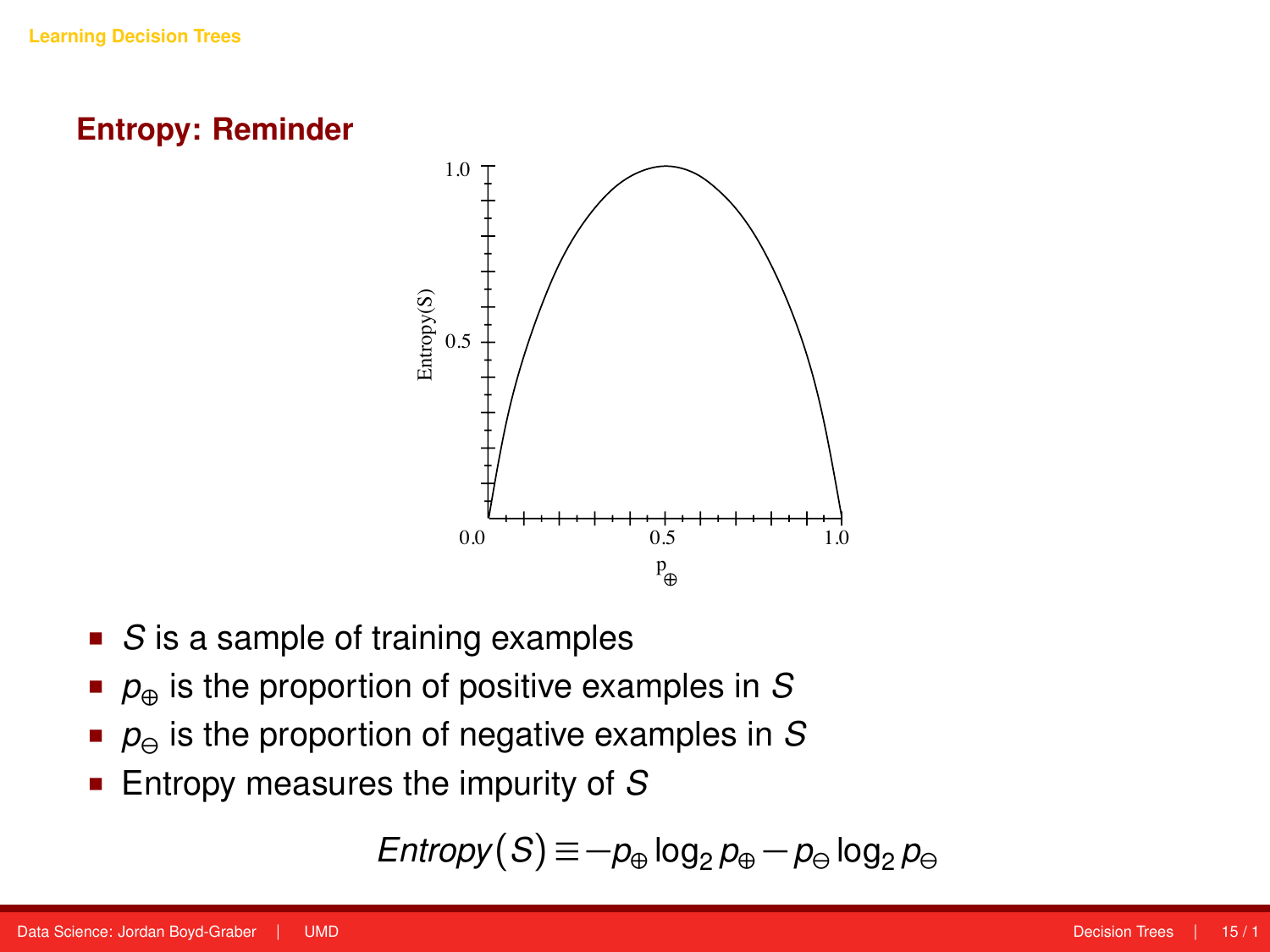# **Entropy**

How spread out is the distribution of *S*:

$$
\rho_\oplus(-\text{log}_2\rho_\oplus)+\rho_\ominus(-\text{log}_2\rho_\ominus)
$$

$$
\text{Entropy}(S) \equiv -p_{\oplus} \log_2 p_{\oplus} - p_{\ominus} \log_2 p_{\ominus}
$$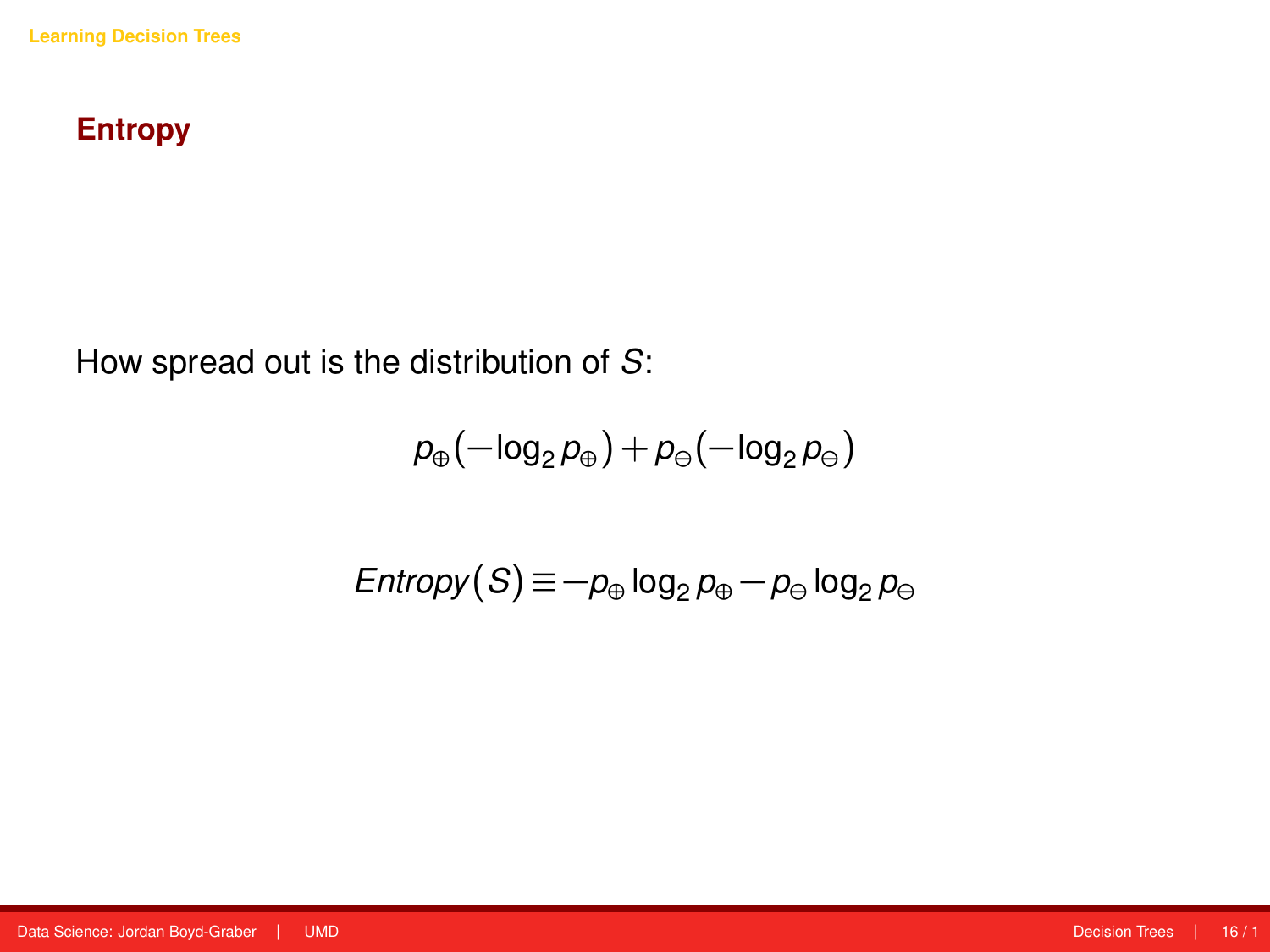### **Information Gain**

# Which feature *A* would be a more useful rule in our decision tree? *Gain*(*S*,*A*) = expected reduction in entropy due to sorting on *A*

$$
Gain(S, A) \equiv Entropy(S) - \sum_{v \in Values(A)} \frac{|S_v|}{|S|} Entropy(S_v)
$$



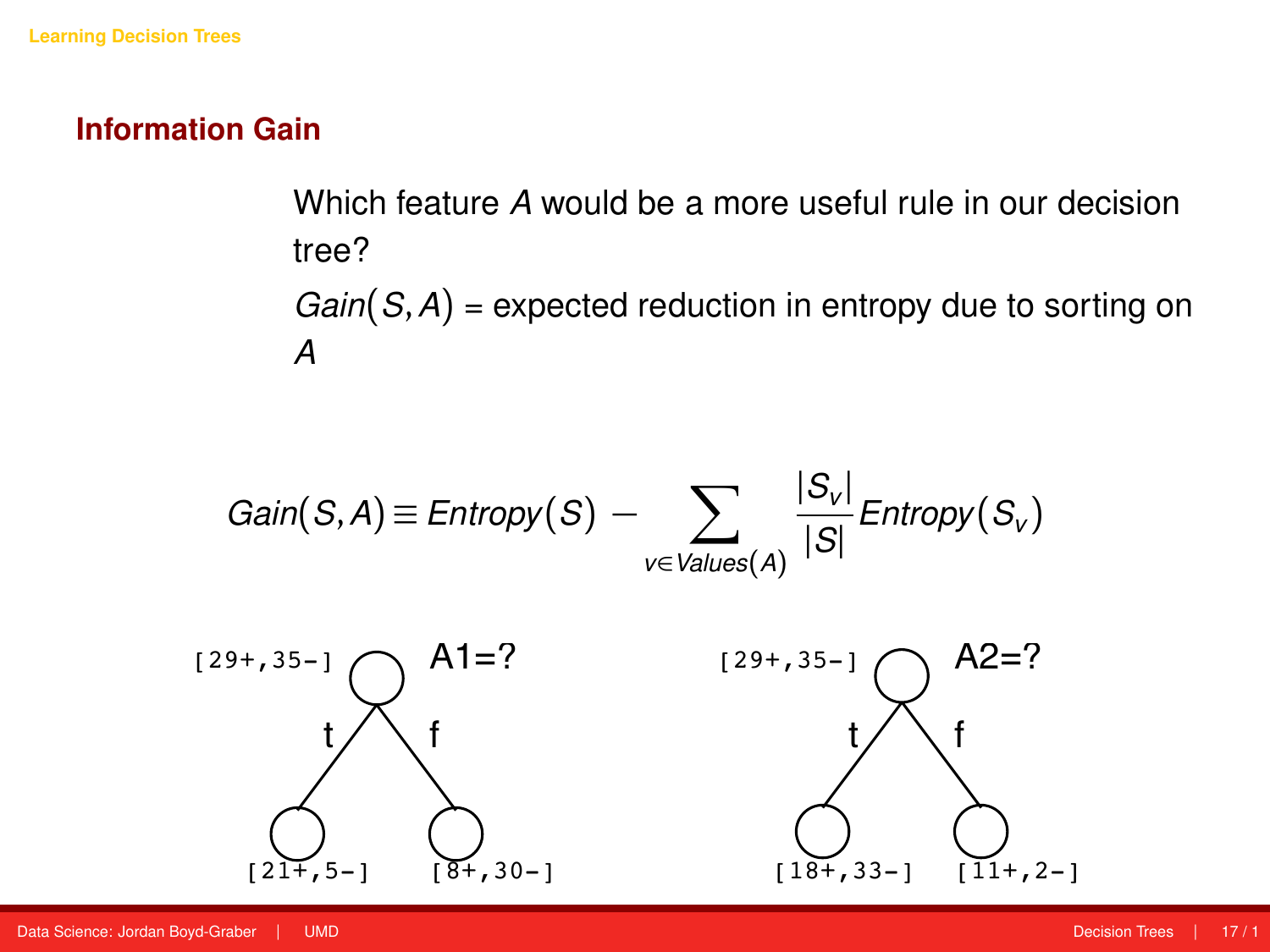$$
H(S) = -\frac{29}{54} \lg \left( \frac{29}{54} \right) - \frac{35}{64} \lg \left( \frac{35}{64} \right)
$$

$$
=
$$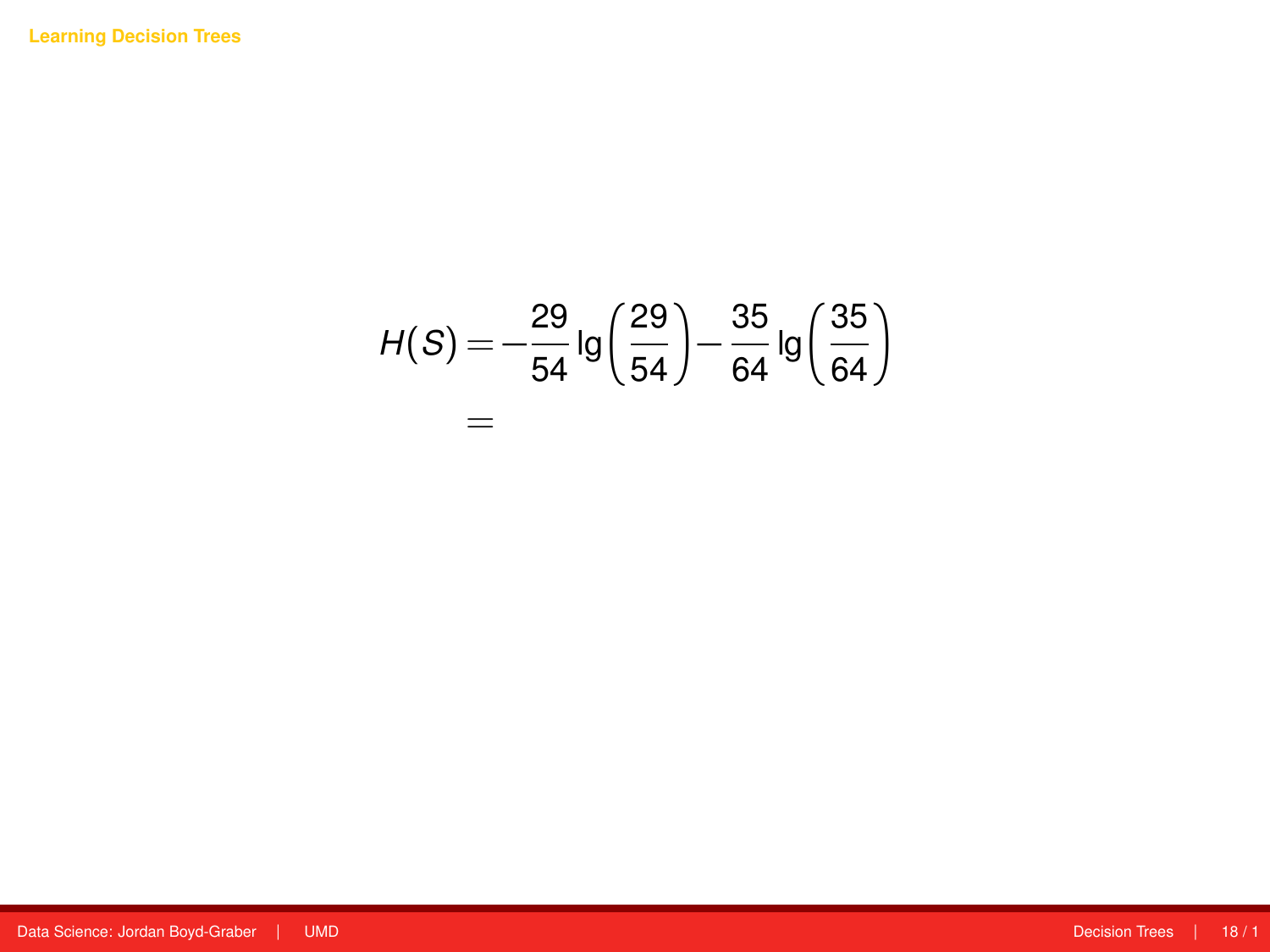$$
H(S) = -\frac{29}{54} \lg \left( \frac{29}{54} \right) - \frac{35}{64} \lg \left( \frac{35}{64} \right)
$$

$$
= 0.96
$$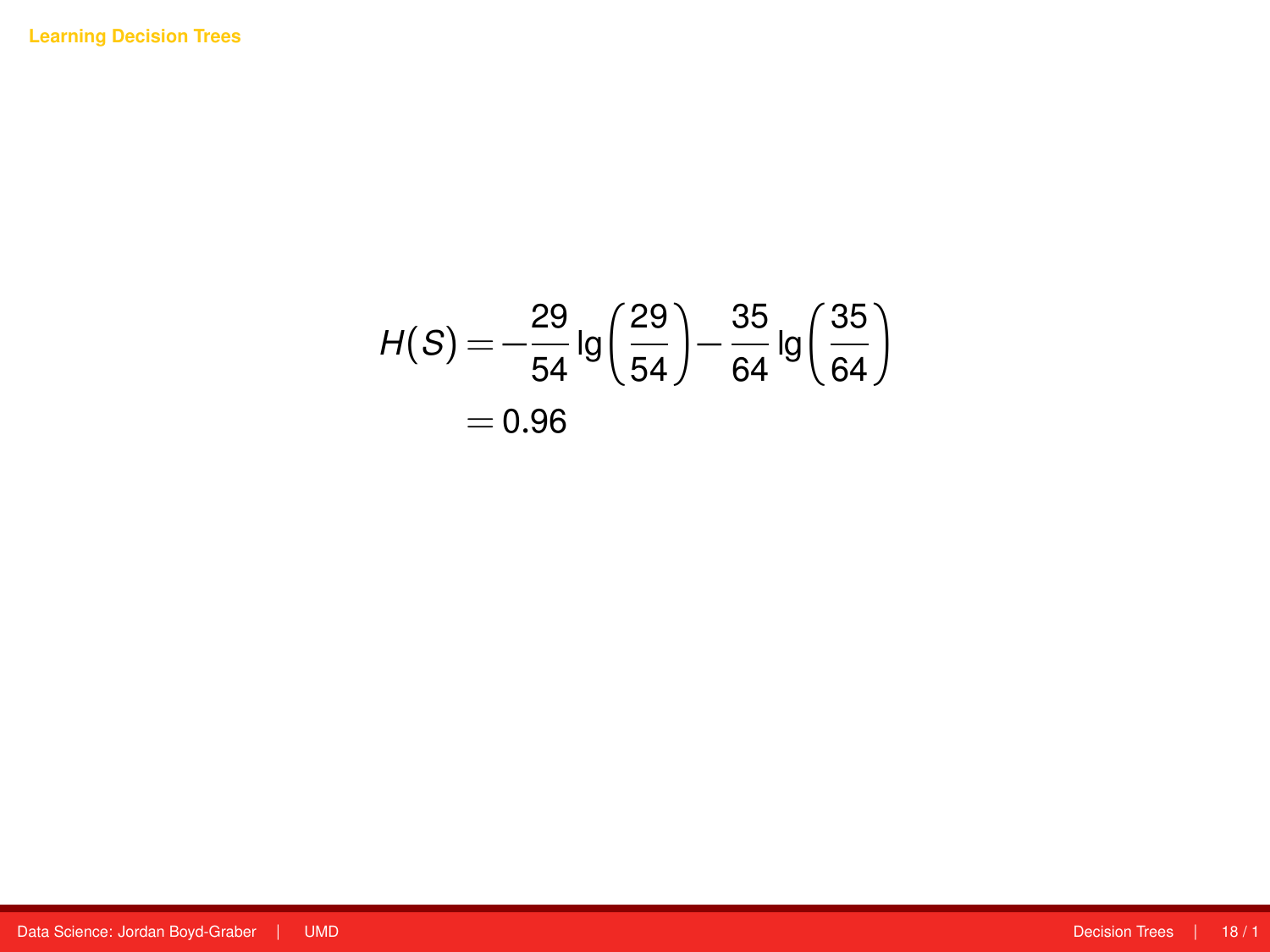$$
H(S) = -\frac{29}{54} \lg \left( \frac{29}{54} \right) - \frac{35}{64} \lg \left( \frac{35}{64} \right)
$$

$$
= 0.96
$$

$$
Gain(S, A_1) = 0.96 - \frac{26}{64} \left[ -\frac{5}{26} \lg \left( \frac{5}{26} \right) - \frac{21}{26} \lg \left( \frac{21}{26} \right) \right]
$$

$$
- \frac{38}{64} \left[ -\frac{8}{38} \lg \left( \frac{8}{38} \right) - \frac{30}{38} \lg \left( \frac{30}{38} \right) \right]
$$

$$
=
$$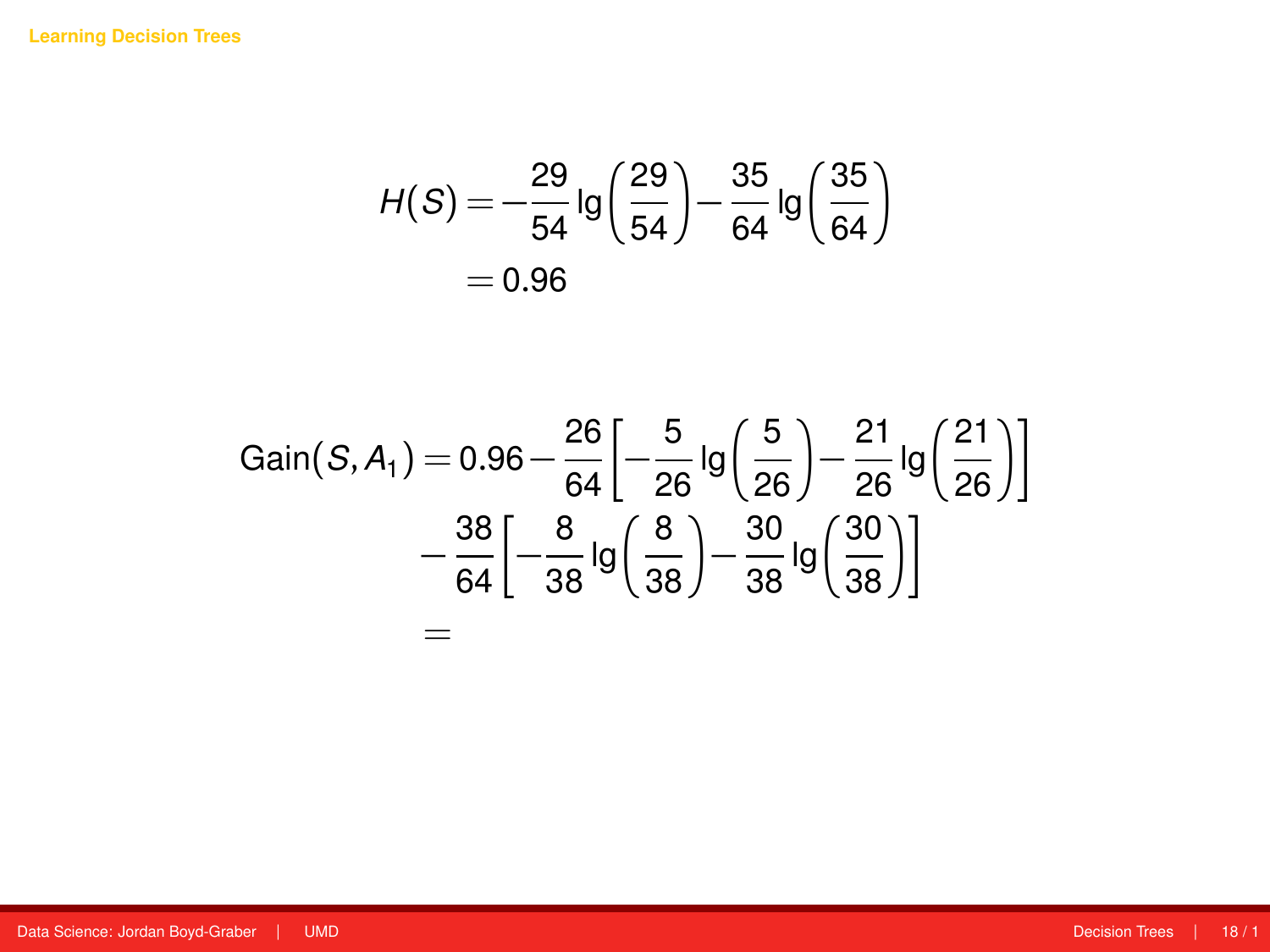$$
H(S) = -\frac{29}{54} \lg \left( \frac{29}{54} \right) - \frac{35}{64} \lg \left( \frac{35}{64} \right)
$$

$$
= 0.96
$$

$$
Gain(S, A_1) = 0.96 - \frac{26}{64} \left[ -\frac{5}{26} \lg \left( \frac{5}{26} \right) - \frac{21}{26} \lg \left( \frac{21}{26} \right) \right]
$$

$$
- \frac{38}{64} \left[ -\frac{8}{38} \lg \left( \frac{8}{38} \right) - \frac{30}{38} \lg \left( \frac{30}{38} \right) \right]
$$

$$
= 0.96 - 0.28 - 0.44 = 0.24
$$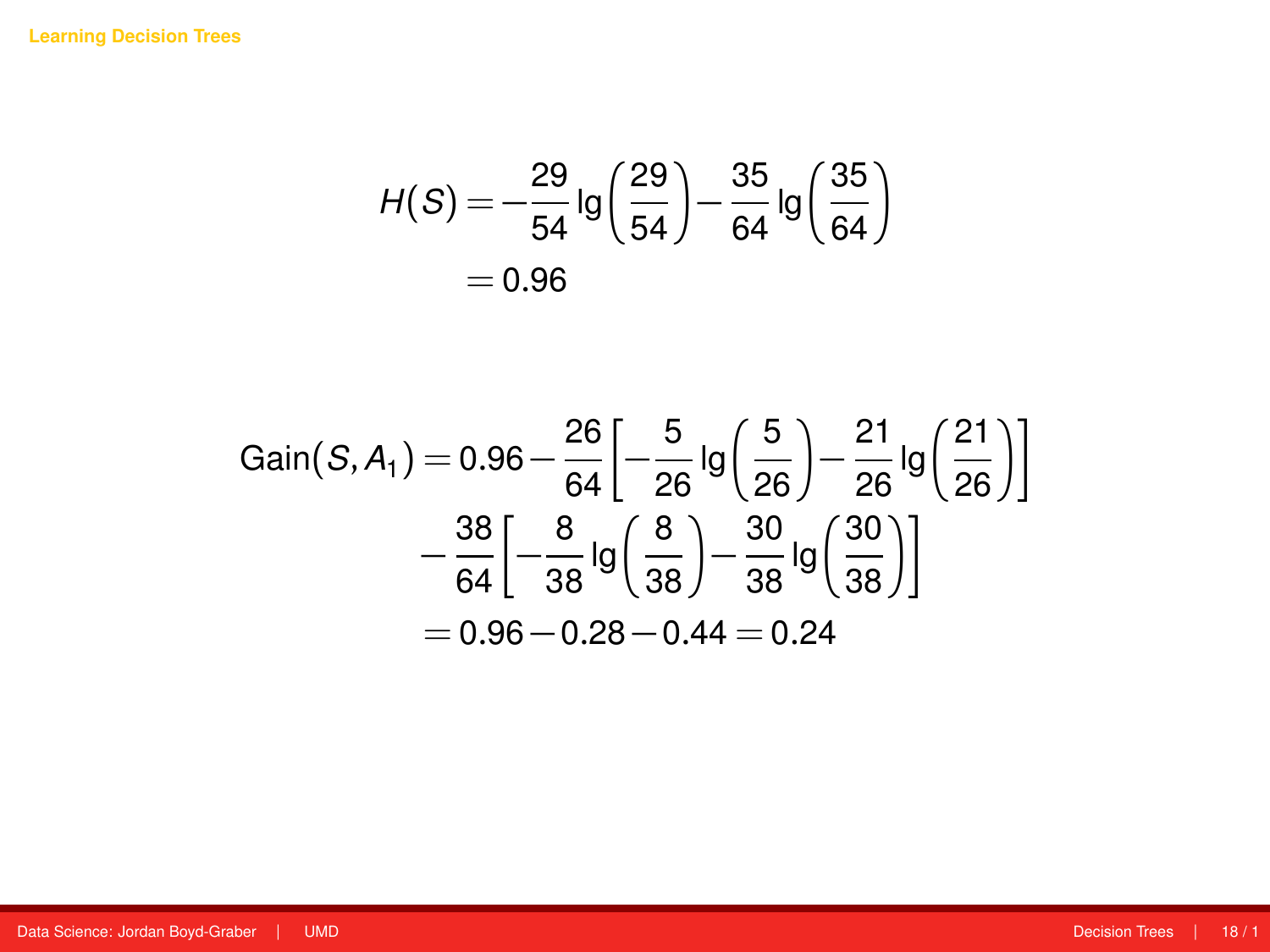**[Learning Decision Trees](#page-15-0)**

$$
H(S) = -\frac{29}{54} \lg \left( \frac{29}{54} \right) - \frac{35}{64} \lg \left( \frac{35}{64} \right)
$$

$$
= 0.96
$$

Gain(S, A<sub>1</sub>) = 0.96 - 
$$
\frac{26}{64}
$$
  $\left[ -\frac{5}{26} \lg \left( \frac{5}{26} \right) - \frac{21}{26} \lg \left( \frac{21}{26} \right) \right]$   
-  $\frac{38}{64} \left[ -\frac{8}{38} \lg \left( \frac{8}{38} \right) - \frac{30}{38} \lg \left( \frac{30}{38} \right) \right]$   
= 0.96 - 0.28 - 0.44 = 0.24

Gain(S, A<sub>2</sub>) = 0.96 - 
$$
\frac{51}{64} \left[ -\frac{18}{51} \lg \left( \frac{18}{51} \right) - \frac{33}{51} \lg \left( \frac{33}{51} \right) \right]
$$
  
-  $\frac{13}{64} \left[ -\frac{11}{13} \lg \left( \frac{11}{13} \right) - \frac{2}{13} \lg \left( \frac{2}{13} \right) \right]$   
=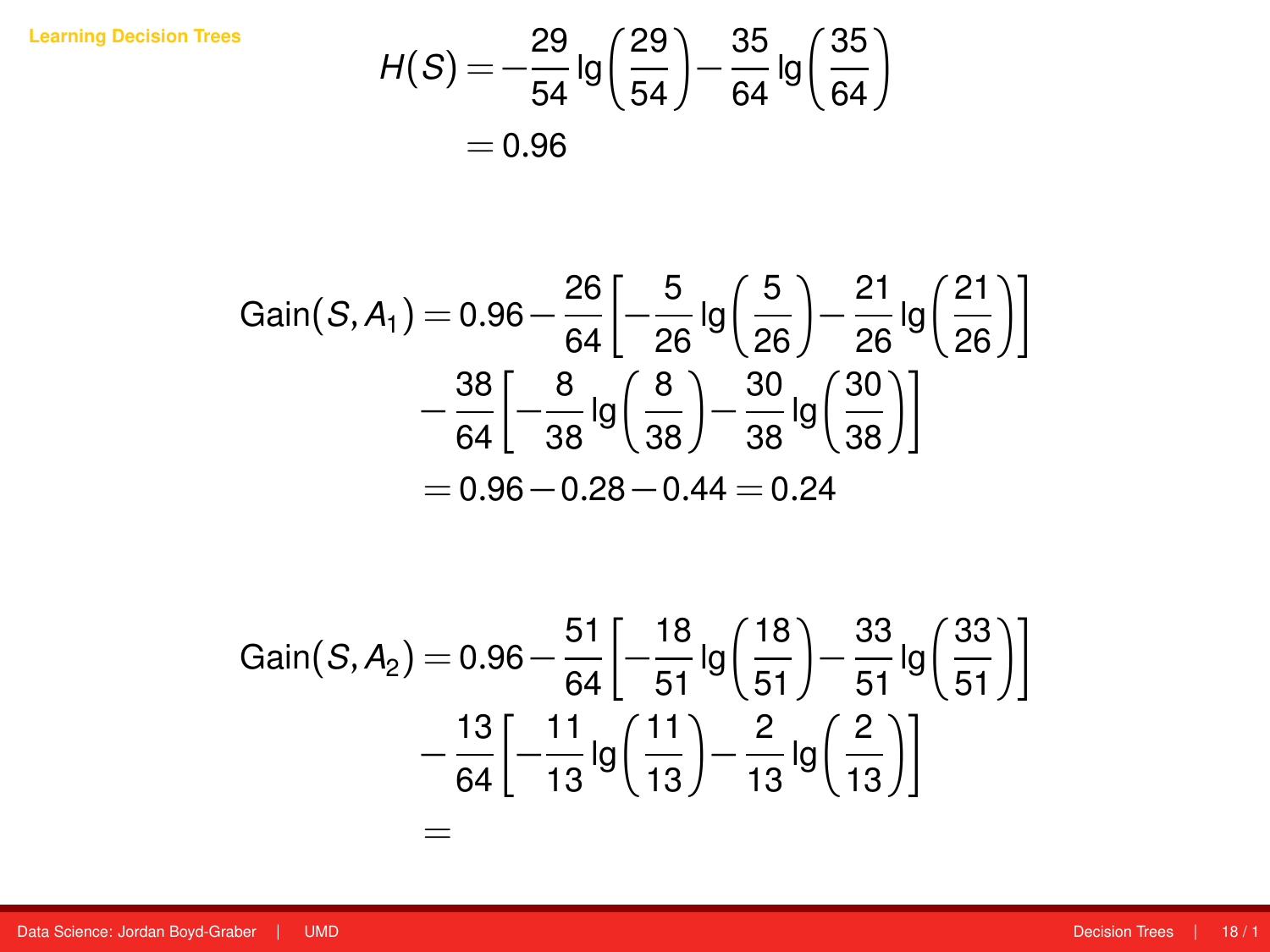**[Learning Decision Trees](#page-15-0)**

$$
H(S) = -\frac{29}{54} \lg \left( \frac{29}{54} \right) - \frac{35}{64} \lg \left( \frac{35}{64} \right)
$$

$$
= 0.96
$$

Gain(S, A<sub>1</sub>) = 0.96 - 
$$
\frac{26}{64}
$$
  $\left[ -\frac{5}{26} \lg \left( \frac{5}{26} \right) - \frac{21}{26} \lg \left( \frac{21}{26} \right) \right]$   
-  $\frac{38}{64} \left[ -\frac{8}{38} \lg \left( \frac{8}{38} \right) - \frac{30}{38} \lg \left( \frac{30}{38} \right) \right]$   
= 0.96 - 0.28 - 0.44 = 0.24

Gain(S, A<sub>2</sub>) = 0.96 - 
$$
\frac{51}{64} \left[ -\frac{18}{51} \lg \left( \frac{18}{51} \right) - \frac{33}{51} \lg \left( \frac{33}{51} \right) \right]
$$
  
-  $\frac{13}{64} \left[ -\frac{11}{13} \lg \left( \frac{11}{13} \right) - \frac{2}{13} \lg \left( \frac{2}{13} \right) \right]$   
= 0.96 - 0.75 - 0.13 = 0.08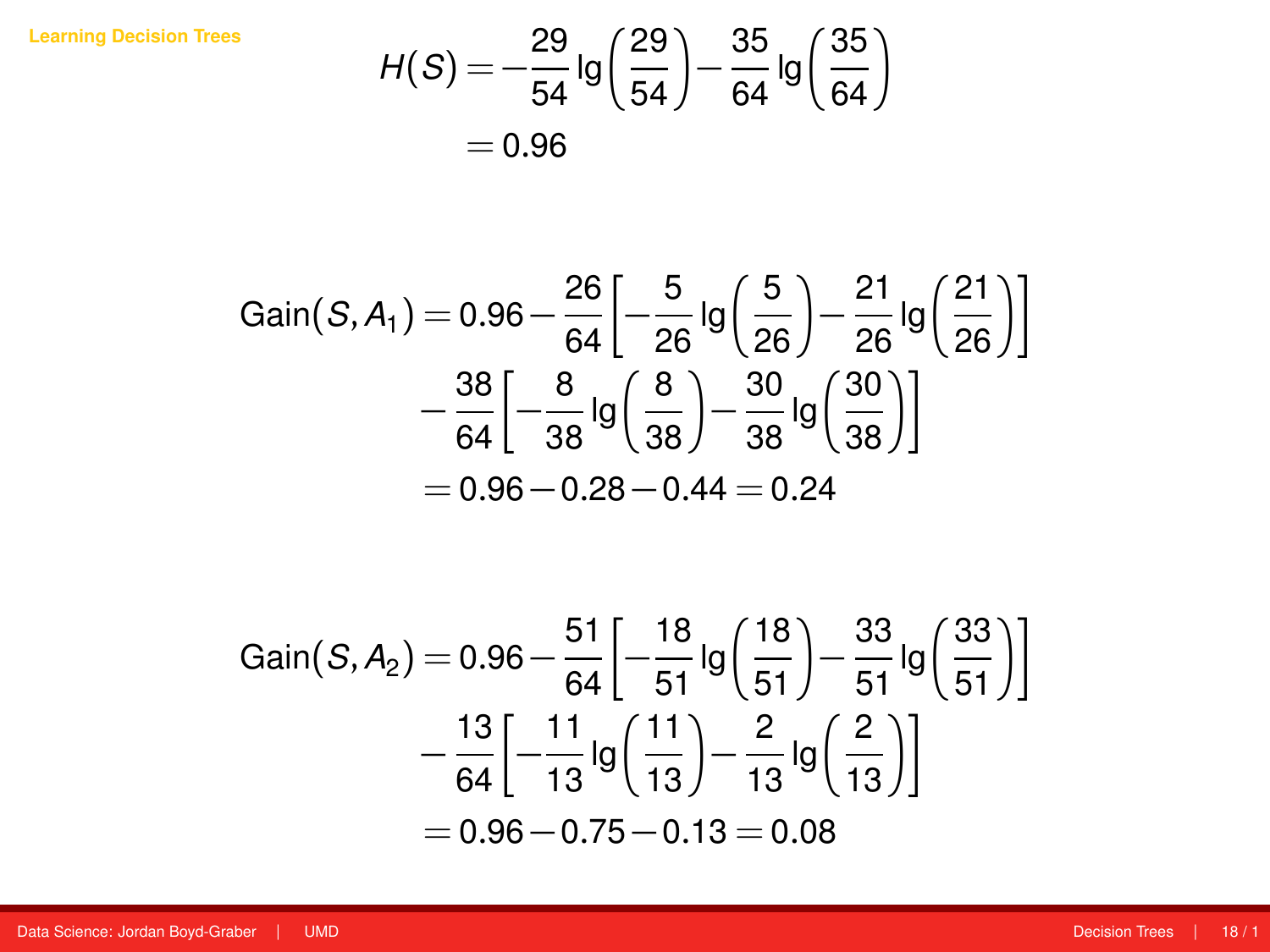# **Training Examples**

| Day             | Outlook  | Temperature | Humidity | Wind   | PlayTennis |
|-----------------|----------|-------------|----------|--------|------------|
| D1              | Sunny    | Hot         | High     | Weak   | No         |
| D2              | Sunny    | Hot         | High     | Strong | No.        |
| D3              | Overcast | Hot         | High     | Weak   | Yes        |
| D4              | Rain     | Mild        | High     | Weak   | Yes        |
| D5              | Rain     | Cool        | Normal   | Weak   | Yes        |
| D6              | Rain     | Cool        | Normal   | Strong | No         |
| D7              | Overcast | Cool        | Normal   | Strong | Yes        |
| D8              | Sunny    | Mild        | High     | Weak   | No         |
| D9              | Sunny    | Cool        | Normal   | Weak   | Yes        |
| D <sub>10</sub> | Rain     | Mild        | Normal   | Weak   | Yes        |
| D11             | Sunny    | Mild        | Normal   | Strong | Yes        |
| D12             | Overcast | Mild        | High     | Strong | Yes        |
| D13             | Overcast | Hot         | Normal   | Weak   | Yes        |
| D14             | Rain     | Mild        | High     | Strong | No         |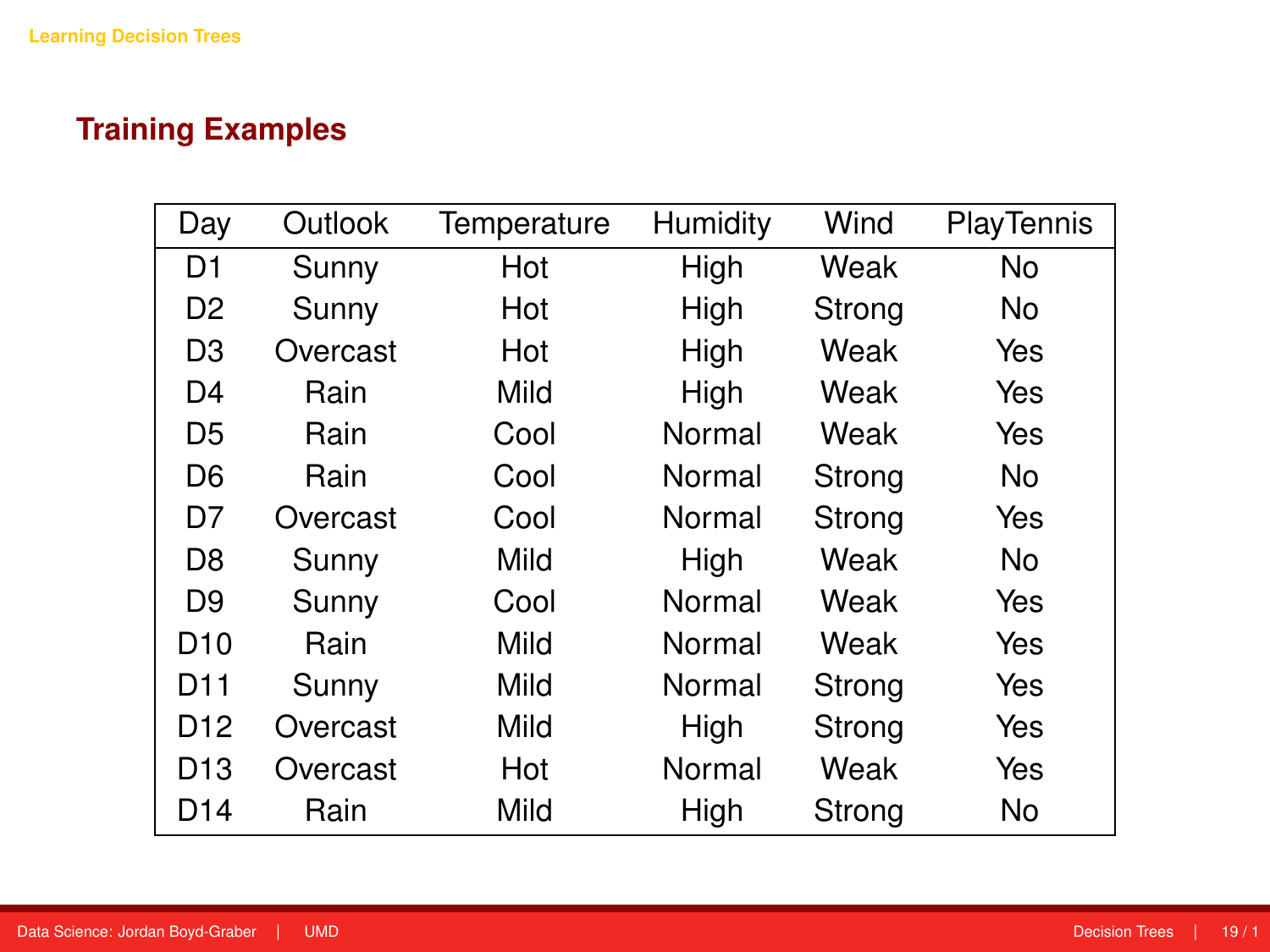#### **Selecting the Next Attribute**

#### **Which attribute is the best classifier?**

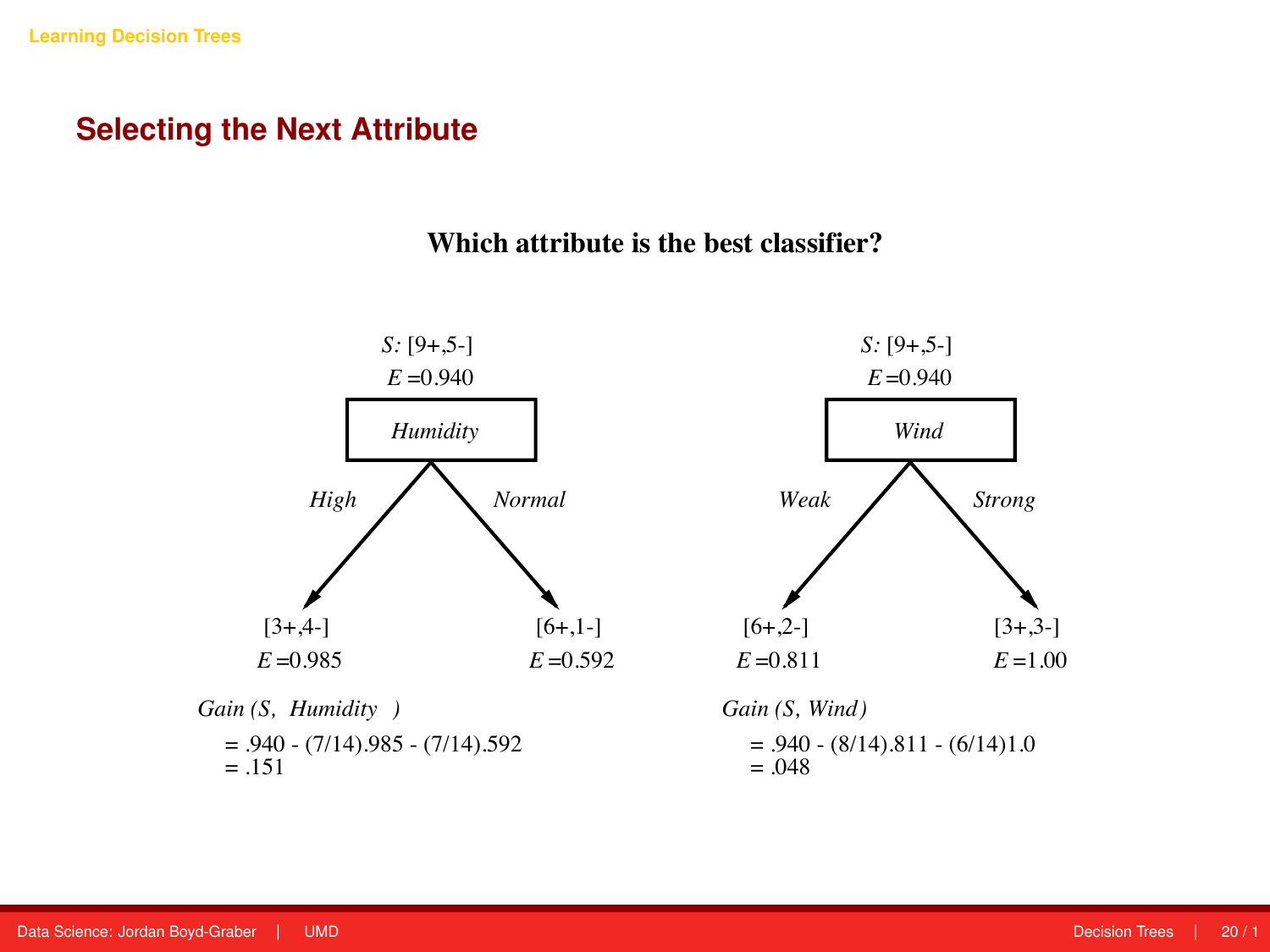# **ID3 Algorithm**

- Start at root, look for best attribute
- Repeat for subtrees at each attribute outcome
- Stop when information gain is below a threshold
- Bias: prefers shorter trees (Occam's Razor)
	- $\rightarrow$  a short hyp that fits data unlikely to be coincidence
	- $\rightarrow$  a long hyp that fits data might be coincidence
		- $\Box$  Prevents overfitting (more later)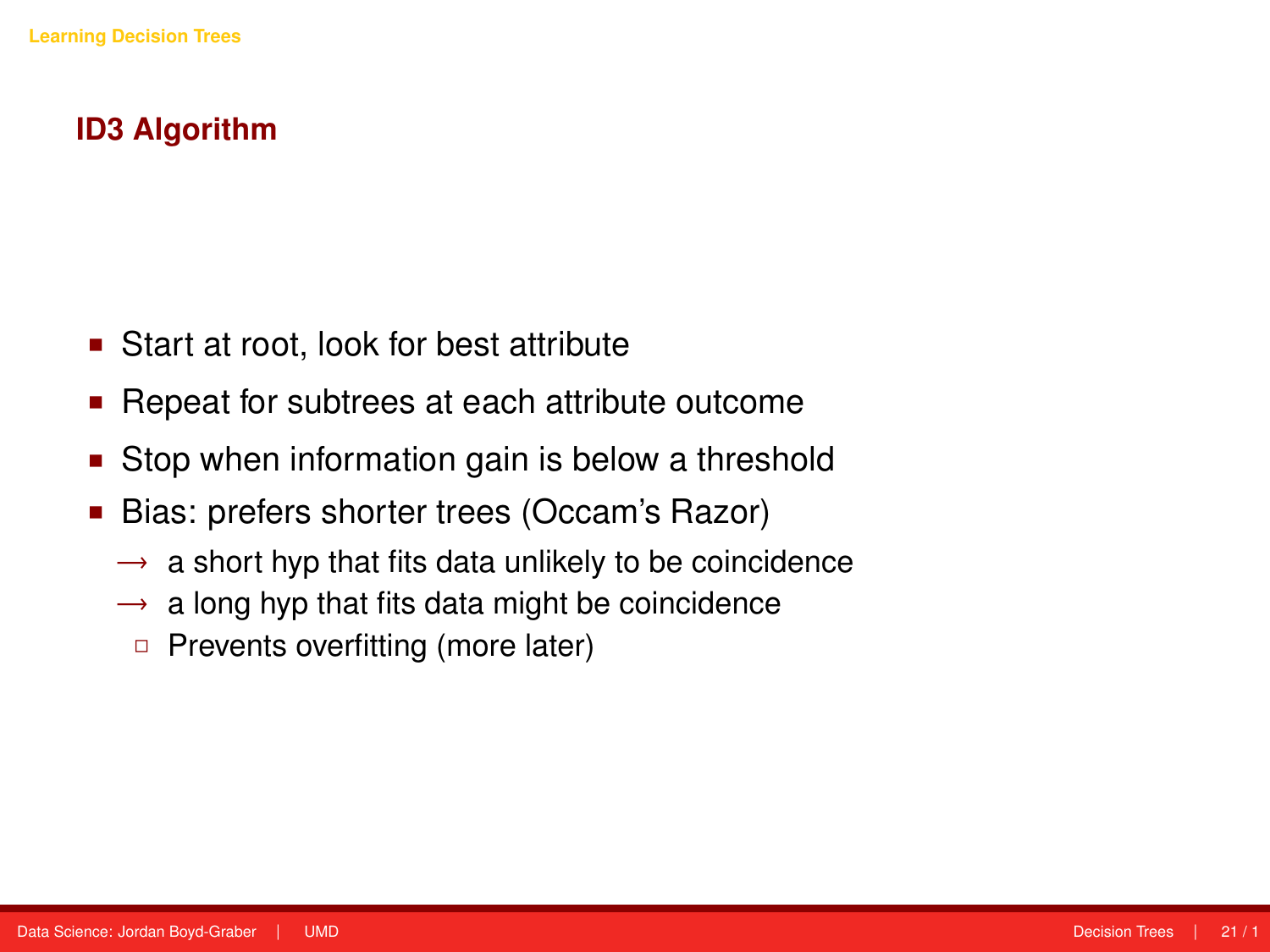### <span id="page-28-0"></span>**Text classification**

- Many commercial applications
- There are many applications of text classification for corporate Intranets, government departments, and Internet publishers.
- **Often greater performance gains from exploiting domain-specific text** features than from changing from one machine learning method to another.
- **Representing features is often a big challenge (e.g., zero mean,** standard variance)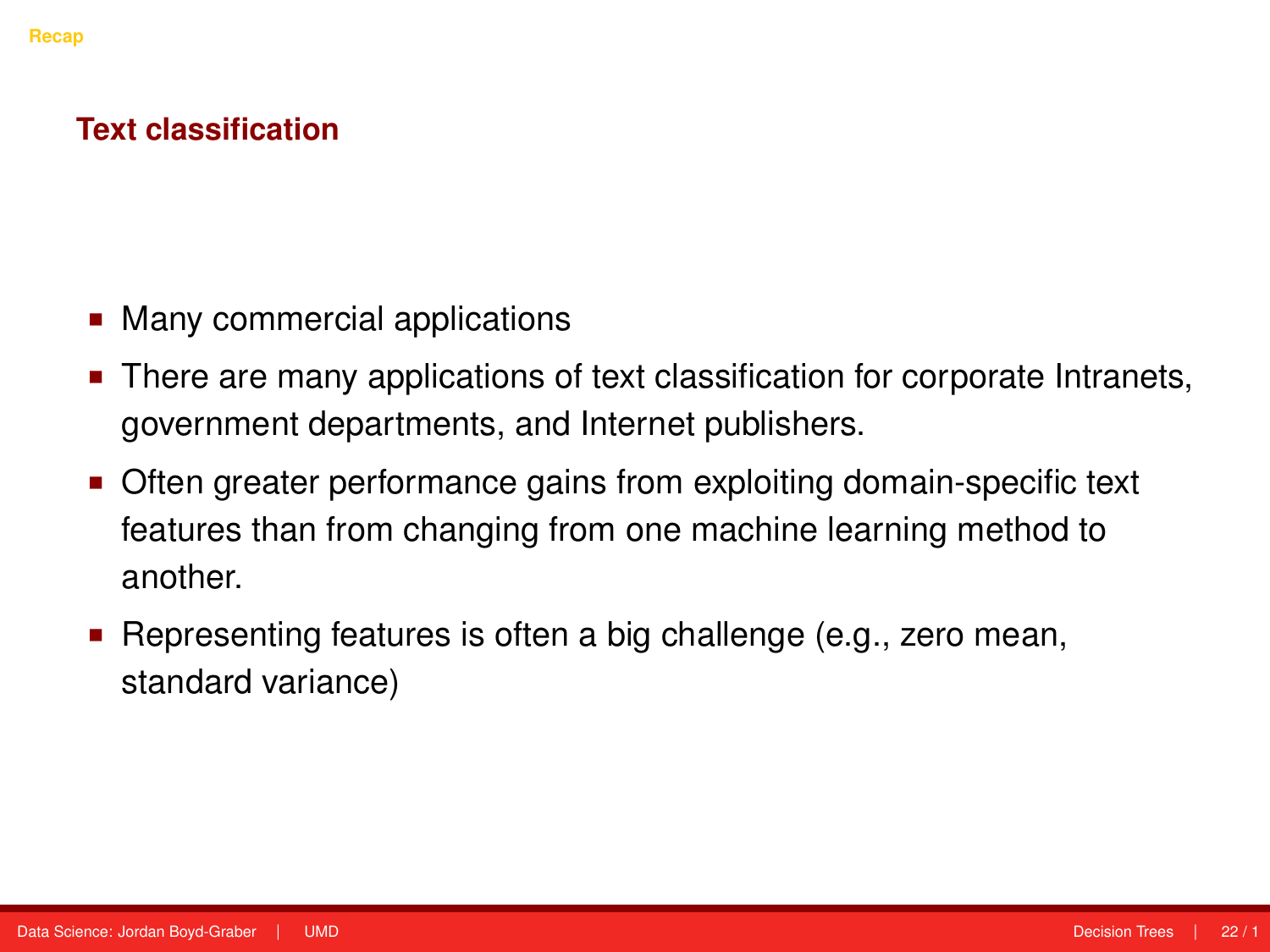- None?
- Very little?
- A fair amount?
- A huge amount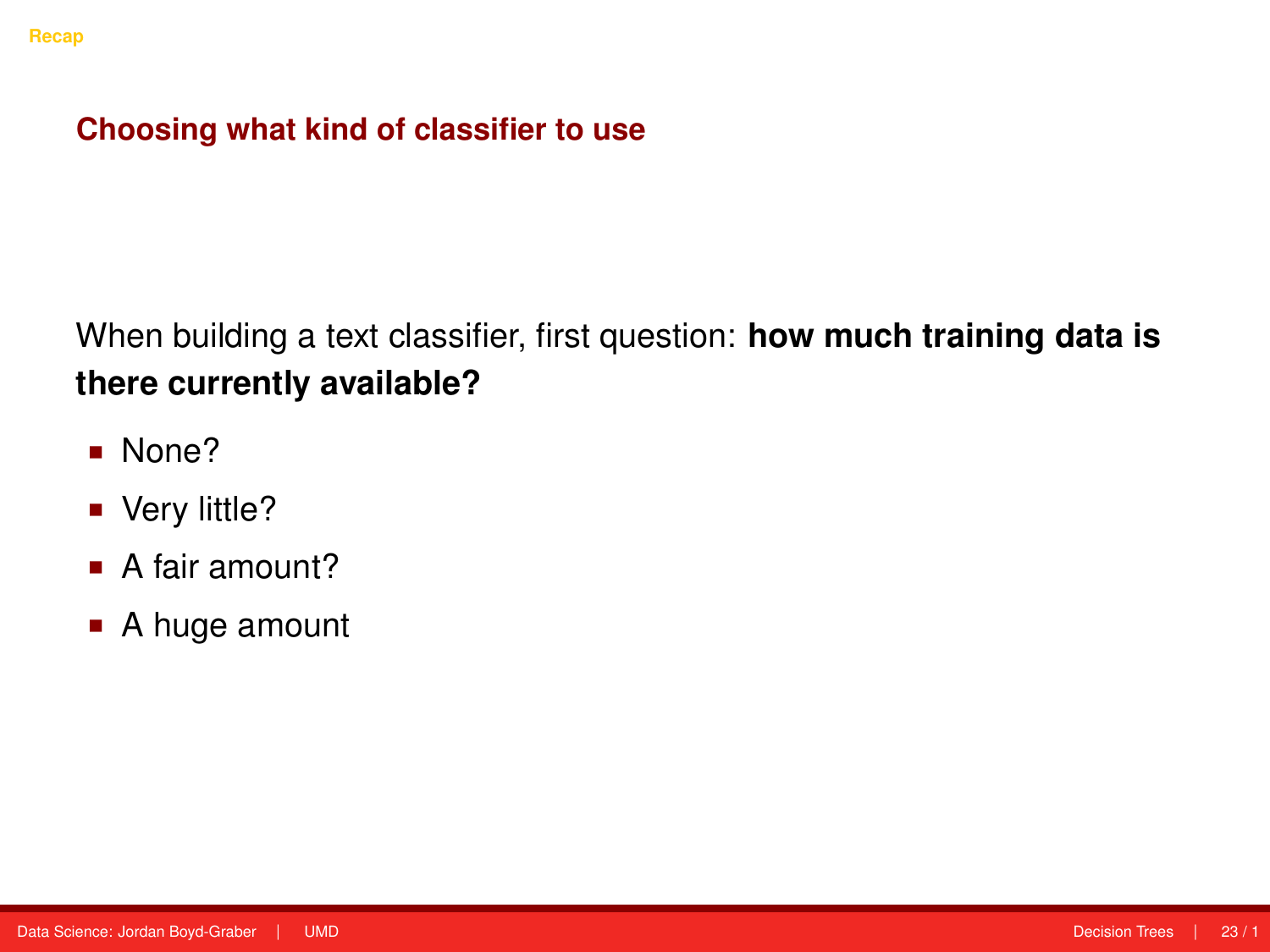- None? **Hand write rules or use active learning**
- Very little?
- A fair amount?
- A huge amount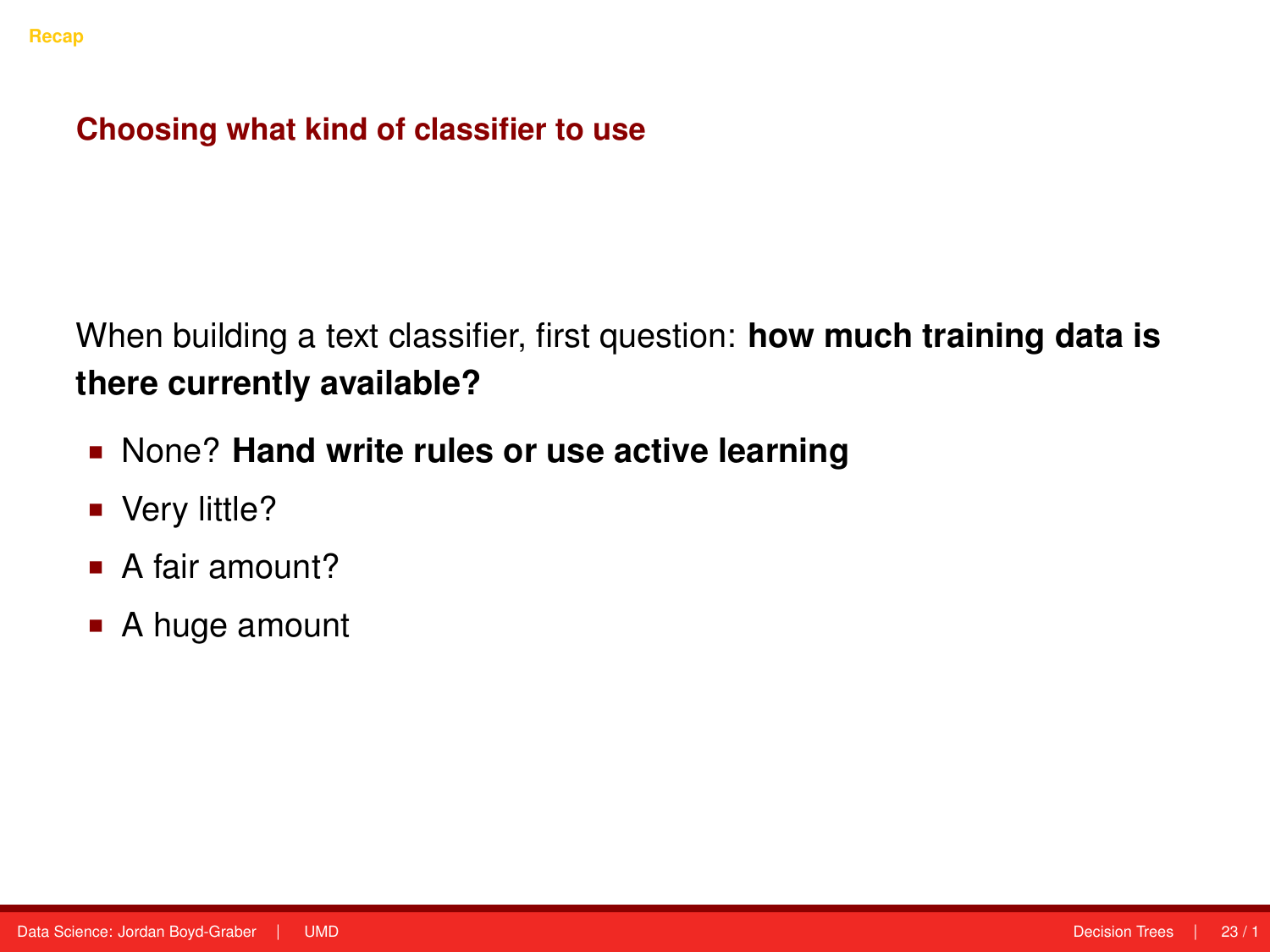- None? **Hand write rules or use active learning**
- Very little? **Naïve Bayes**
- A fair amount?
- A huge amount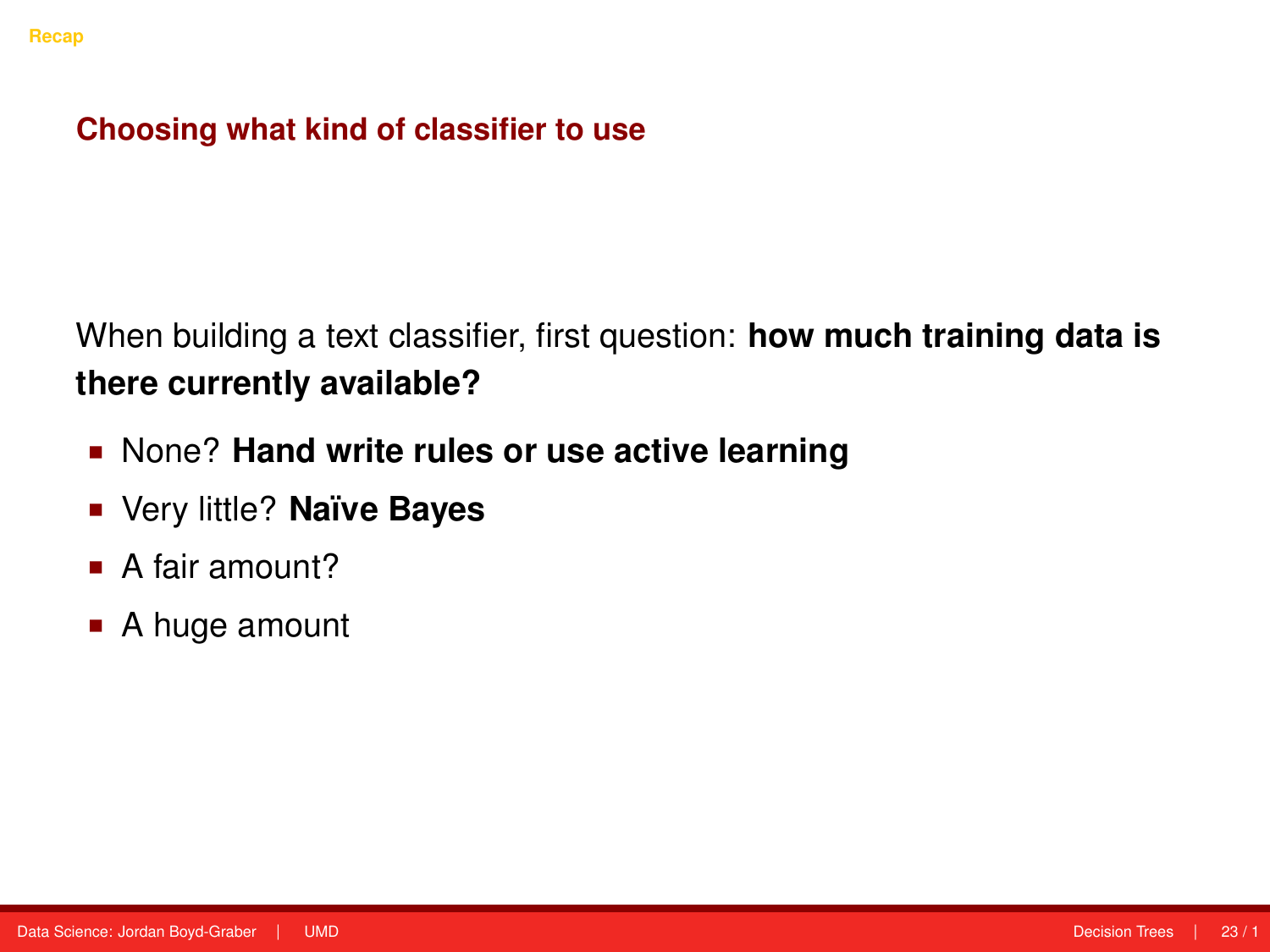- None? **Hand write rules or use active learning**
- Very little? **Naïve Bayes**
- A fair amount? **SVM** (later)
- A huge amount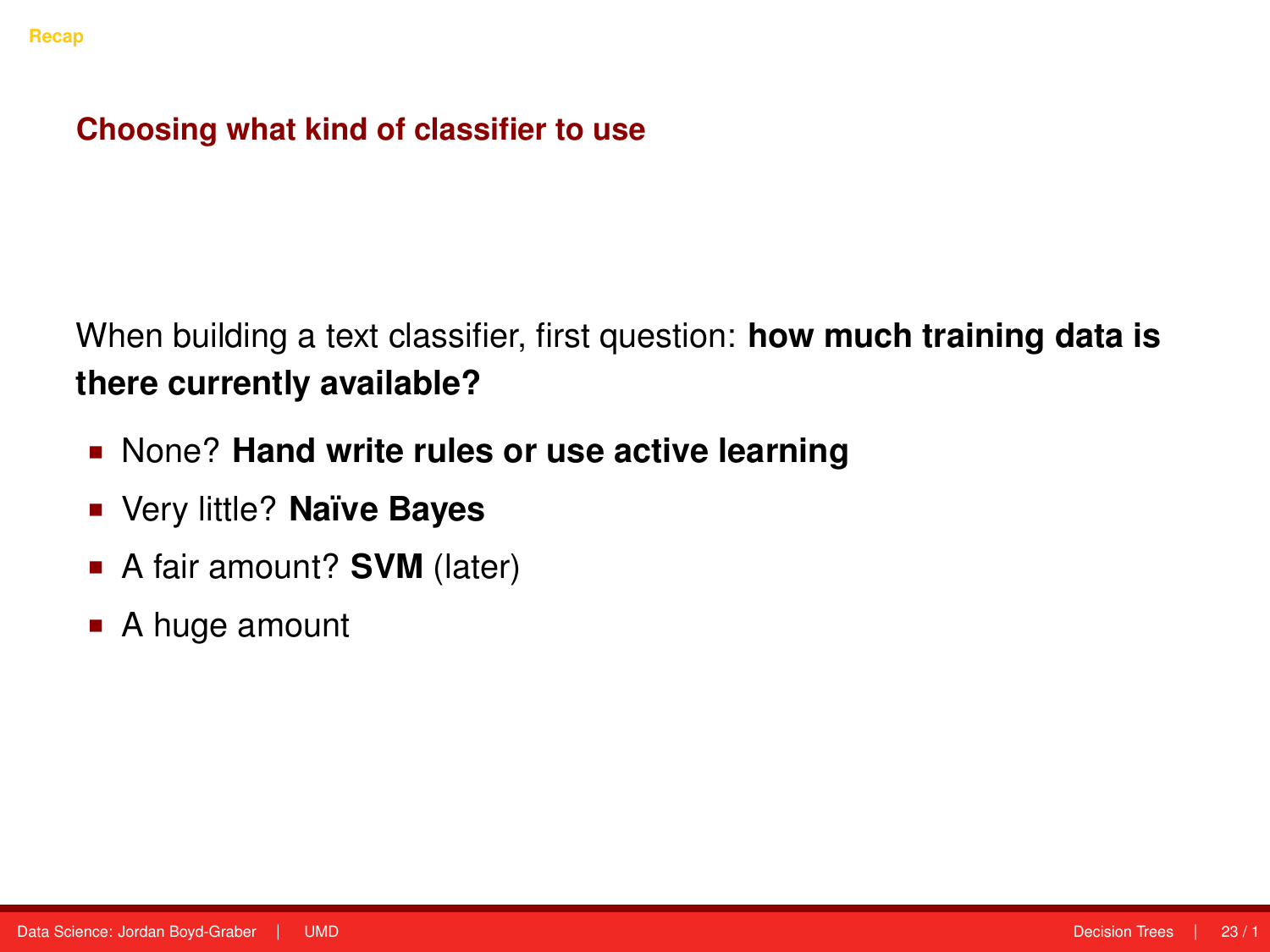- None? **Hand write rules or use active learning**
- Very little? **Naïve Bayes**
- A fair amount? **SVM** (later)
- A huge amount **Doesn't matter, use whatever works**